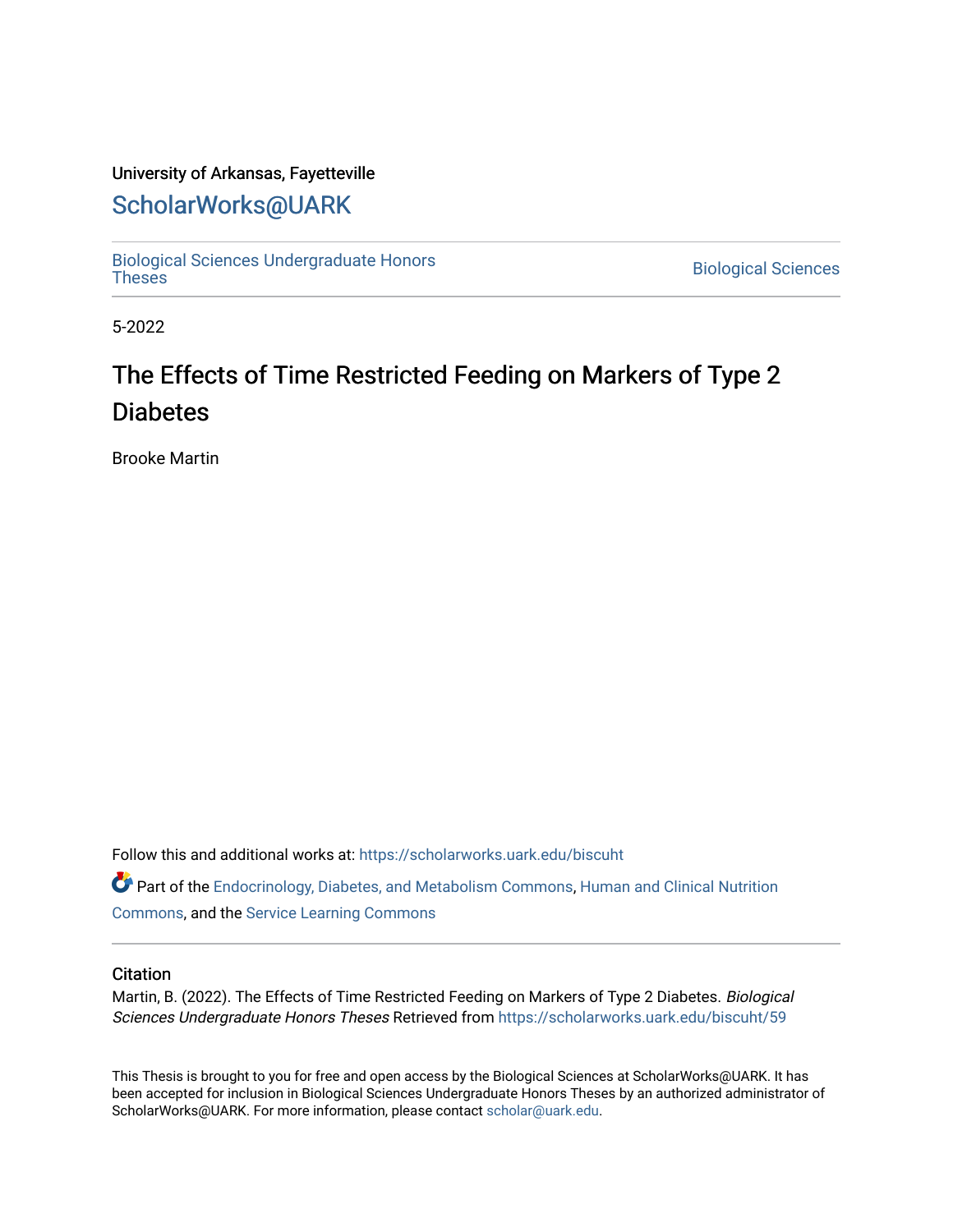## **The Effects of Time Restricted Feeding on Markers of Type 2 Diabetes**

An Honors Thesis submitted in partial fulfillment of the requirement for Honors Studies

in Biology

By

Brooke Martin

Spring 2022

Biology

J. William Fulbright College of Arts and Sciences

**The University of Arkansas**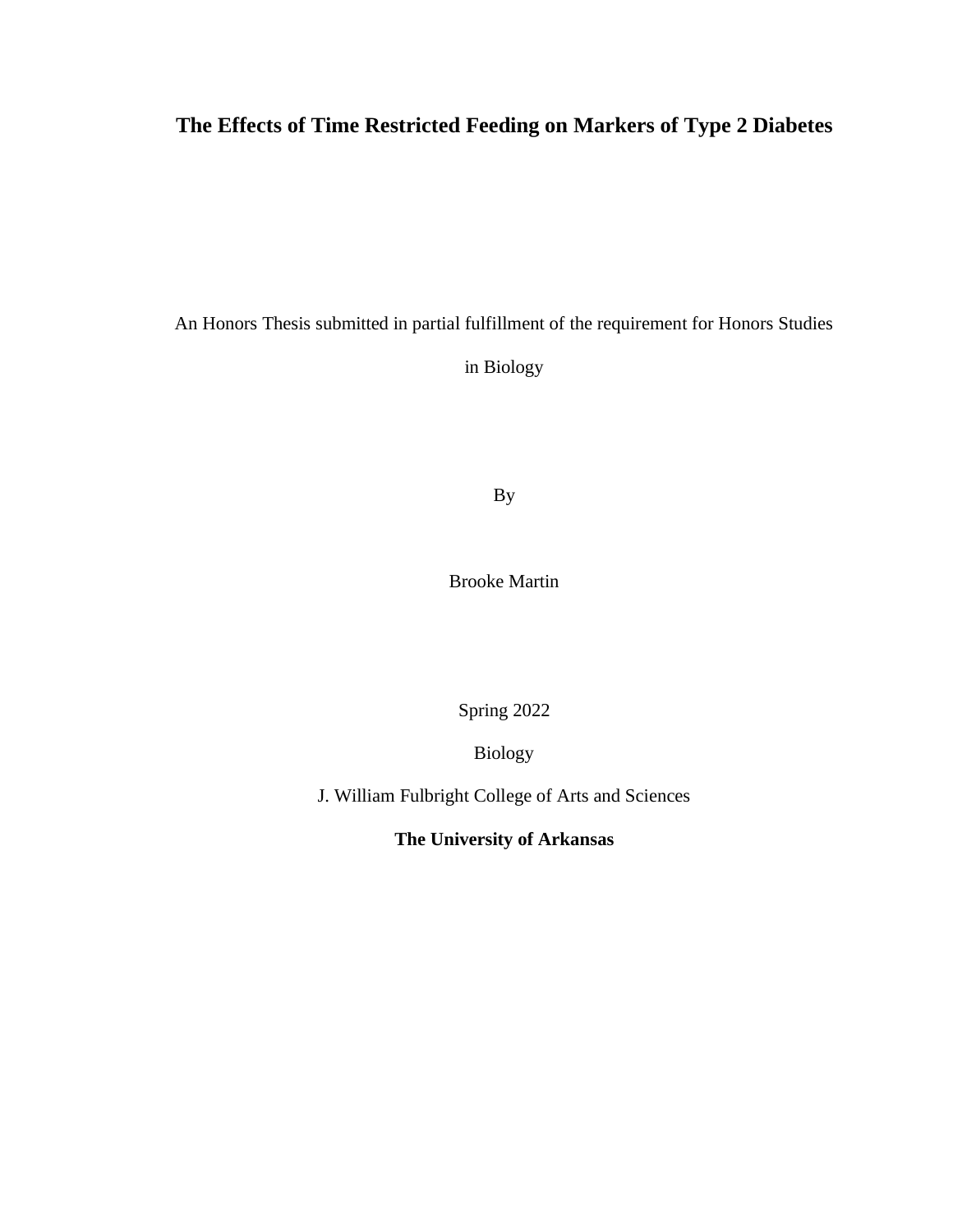## **Acknowledgements**

I would first like to thank Dr. Jamie Baum for giving me the opportunity to take part in this research opportunity in her lab. I am grateful for all of the guidance that I have received from her and learning and growth I have received throughout my time in her lab. I would also like to thank Rebecca Bowie for helping me with various components of my project and for serving as a great example of how to conduct study days. She was always available for me to ask her questions any time I needed to. Additionally, I would like to thank Dr. Baum's other graduate students, Mary Komp and Ada-Miette Thomas, for showing me how to initiate the study over the summer and for always lending a hand whenever needed. I would also like to thank each of my committee members, Dr. Jeremy Beaulieu, Dr. Jeannine Durdik, and Dr. Fiona Davidson, for taking the time to serve on my committee.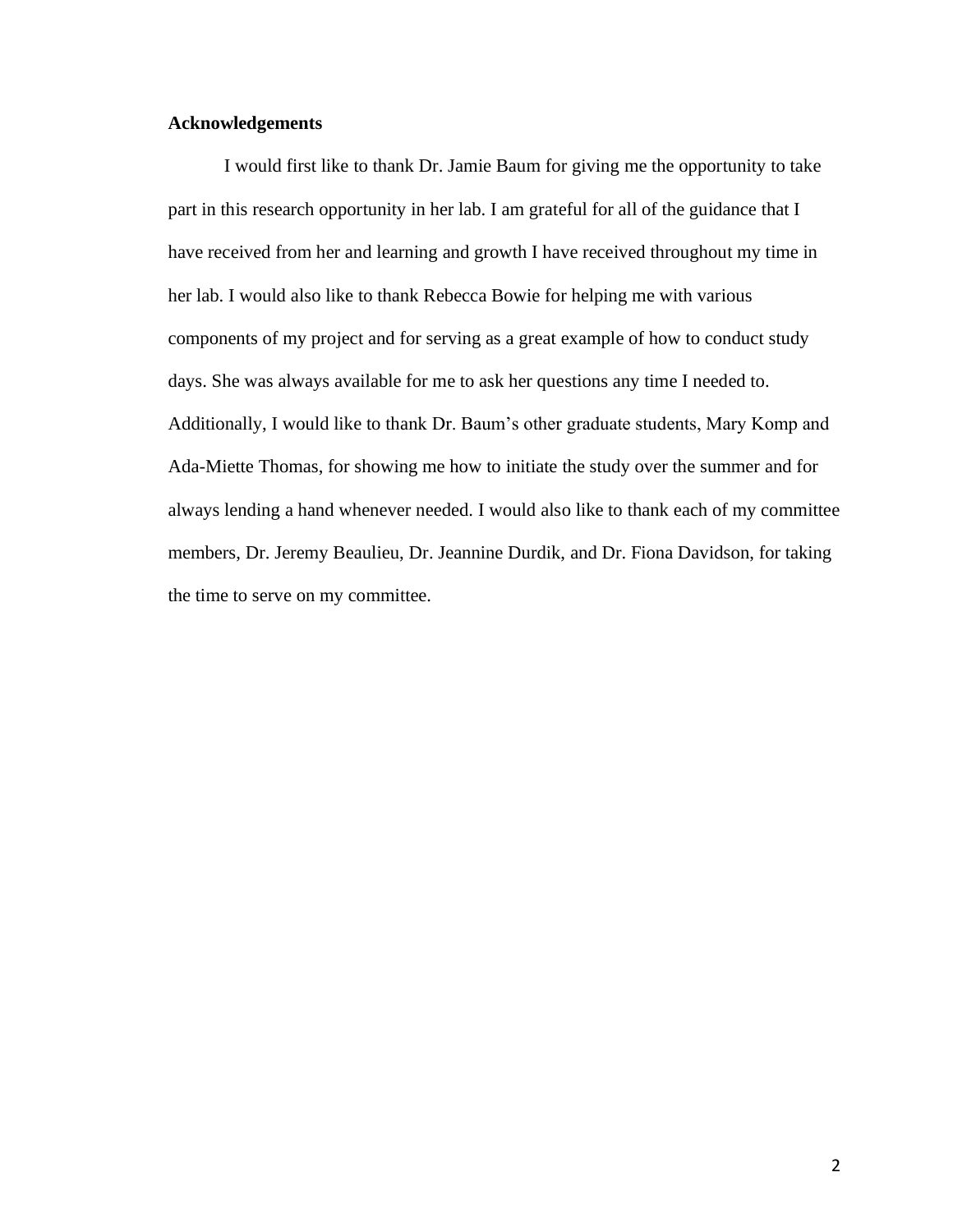## **Table of Contents**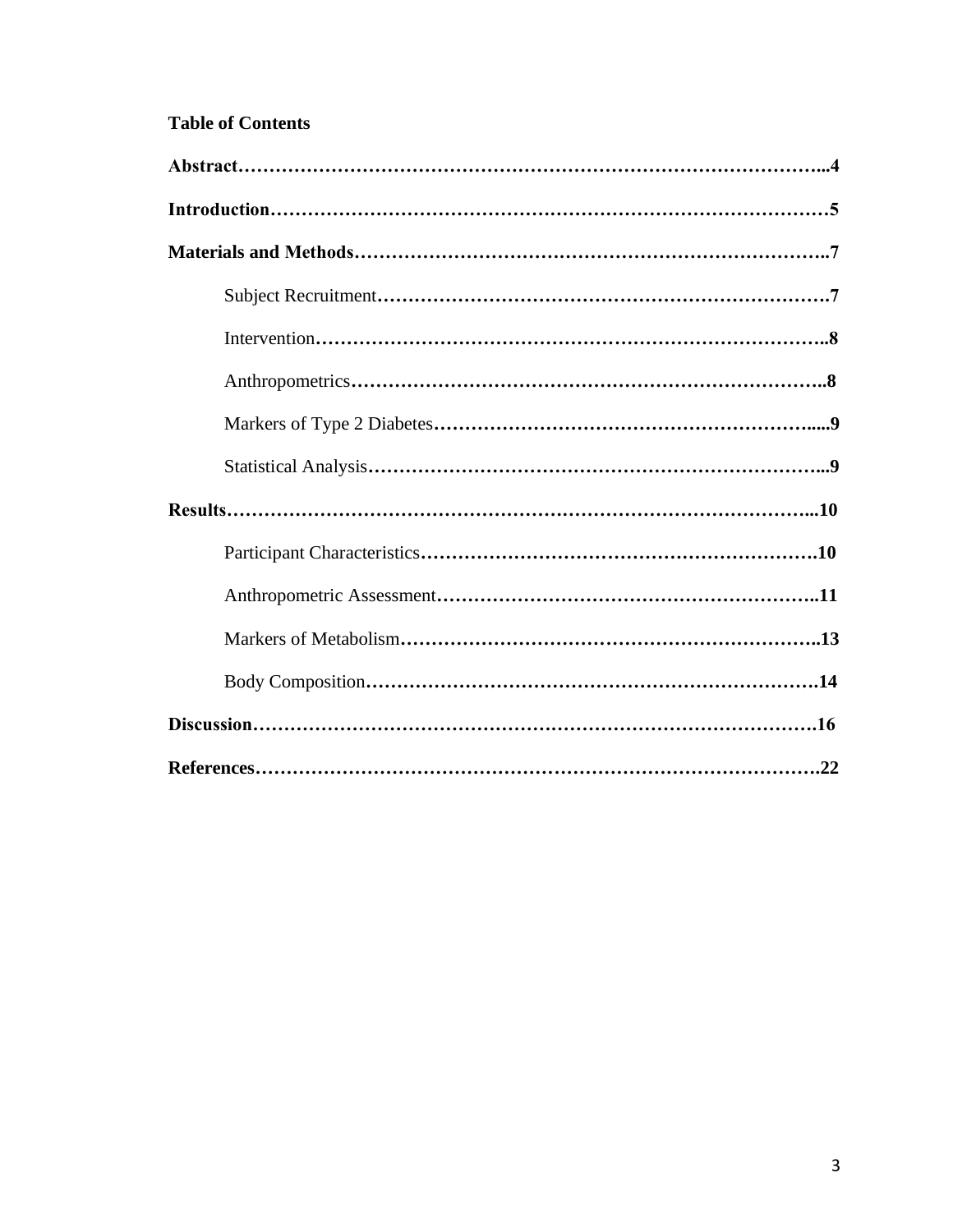## **Abstract**

Type 2 diabetes is one of the fastest growing chronic diseases in the country, comprising 10% of the American population. Obesity rates are at an all-time high and greatly increase risk factors for developing diabetes. Insulin resistance is the main feature of type 2 diabetes and causes management of the disease to be extremely difficult. Currently there are different possible treatments for type 2 diabetes including medication and dieting. However, diets involving fasting, though high in popularity, do not have a lot of evidence regarding their ability to prevent the development of type 2 diabetes.

Time restricted feeding (TRF) is a daily fasting model in which eating only occurs in a specific 12-hour or less period, followed by a fasting period for the rest of the day. This model does not necessarily focus on calorie restriction or a change in the quality of food intake, but on the amount of time spent eating per day. Constant food ingestion is accompanied by worsened glucose tolerance and high insulin levels that lead to insulin resistance. A TRF model may be able to provide a feasible diet that people can incorporate into their daily lives to lower the risk of developing diabetes.

The current pharmacological approach for treating type 2 diabetes includes taking medications to keep insulin and glucose levels under control. Fasting has been hypothesized to improve insulin and glucose levels but has not yet been proven to reduce type 2 diabetes risk. Therefore, the **objective** of this study was to determine if TRF improves markers of type 2 diabetes. This research will make a positive contribution to society by suggesting a feasible diet to add into a daily lifestyle to prevent developing one of the fastest growing chronic diseases in the country.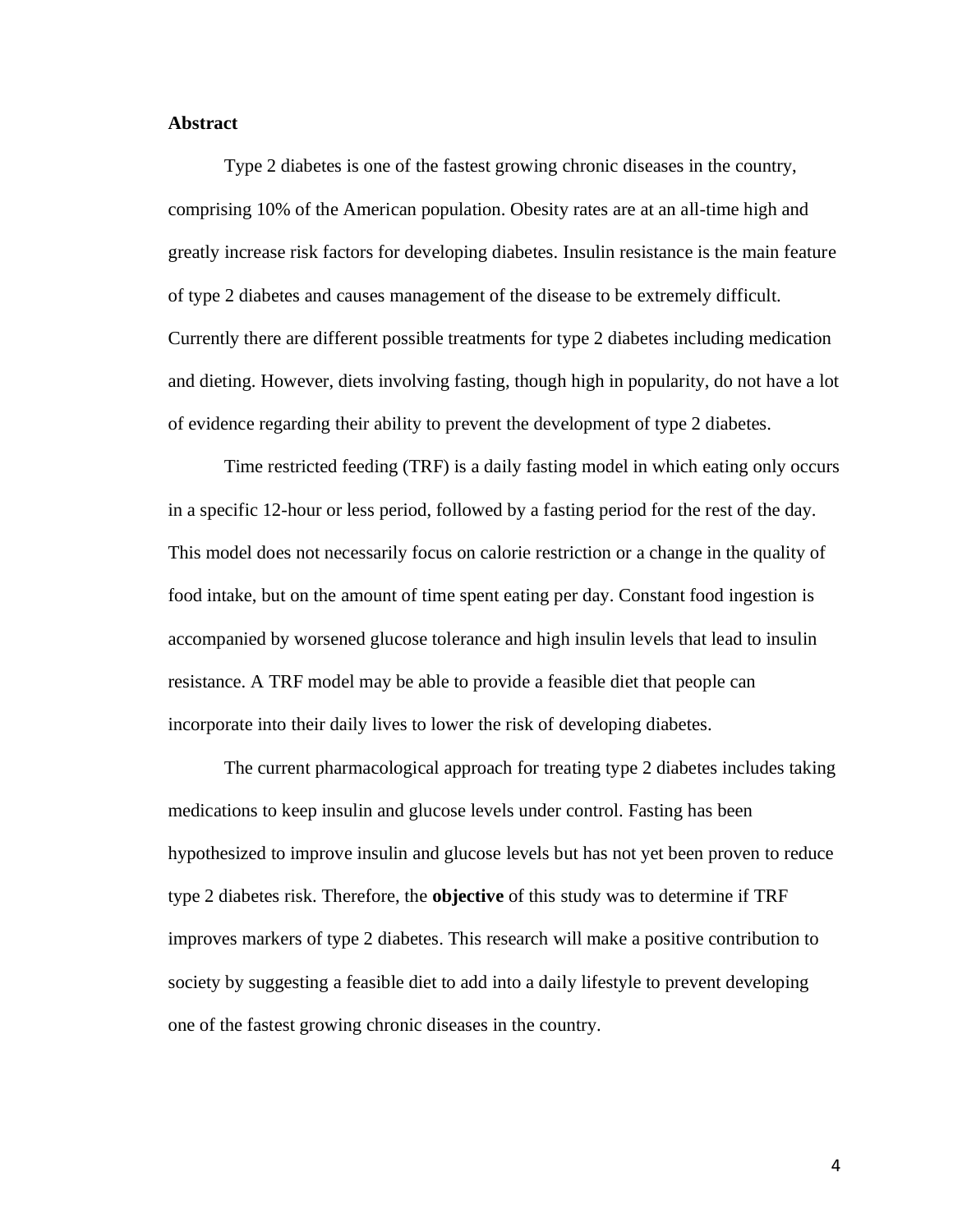## **Introduction**

Type 2 diabetes is a chronic disease that affects the way the body responds to and produces insulin (Grajower, 2019). Insulin is a necessary hormone that regulates glucose movement into cells. Without it, normal glucose levels cannot be maintained, and the body cannot get the energy it needs. The current criteria for fasting blood glucose classify less than 100 mg/dL as normal, 100 to 125 mg/dL as prediabetes, and 126 mg/dL or greater as type 2 diabetes (Mayo Clinic, 2021). Previous studies have shown that as fasting plasma glucose levels increase the risk of developing type 2 diabetes increases, even increases in the currently accepted normal range (Nichols, 2008). Patients with diabetes mellitus comprise approximately 10% of the US population (Grajower, 2019). People with overweight and obese classifications are at a higher risk for developing diabetes. The large population increase in obesity in the last 50 years has been followed by a 7-fold increase in diabetes (Long, 2016). Body composition measures associated with obesity such as BMI, waist-to-hip ratio (WHR), and body fat percentage have been shown to be predictive of type 2 diabetes (Chen, 2020). Management of diabetes is extremely intricate and challenging, causing it to become one of the leading causes of death. Fasting could serve as a simpler and more convenient alternative treatment for managing diabetes.

Since the 1970's, a dietary switch has occurred where snacking has been added in between meals. With this constant feeding schedule comes constant, high insulin levels, leading to insulin resistance and weight gain (Fung, 2016). Time restricted feeding (TRF) is a daily form of intermittent fasting where eating occurs in a 12 hour or less time period, followed by fasting for the remainder of the day. This model does not necessarily focus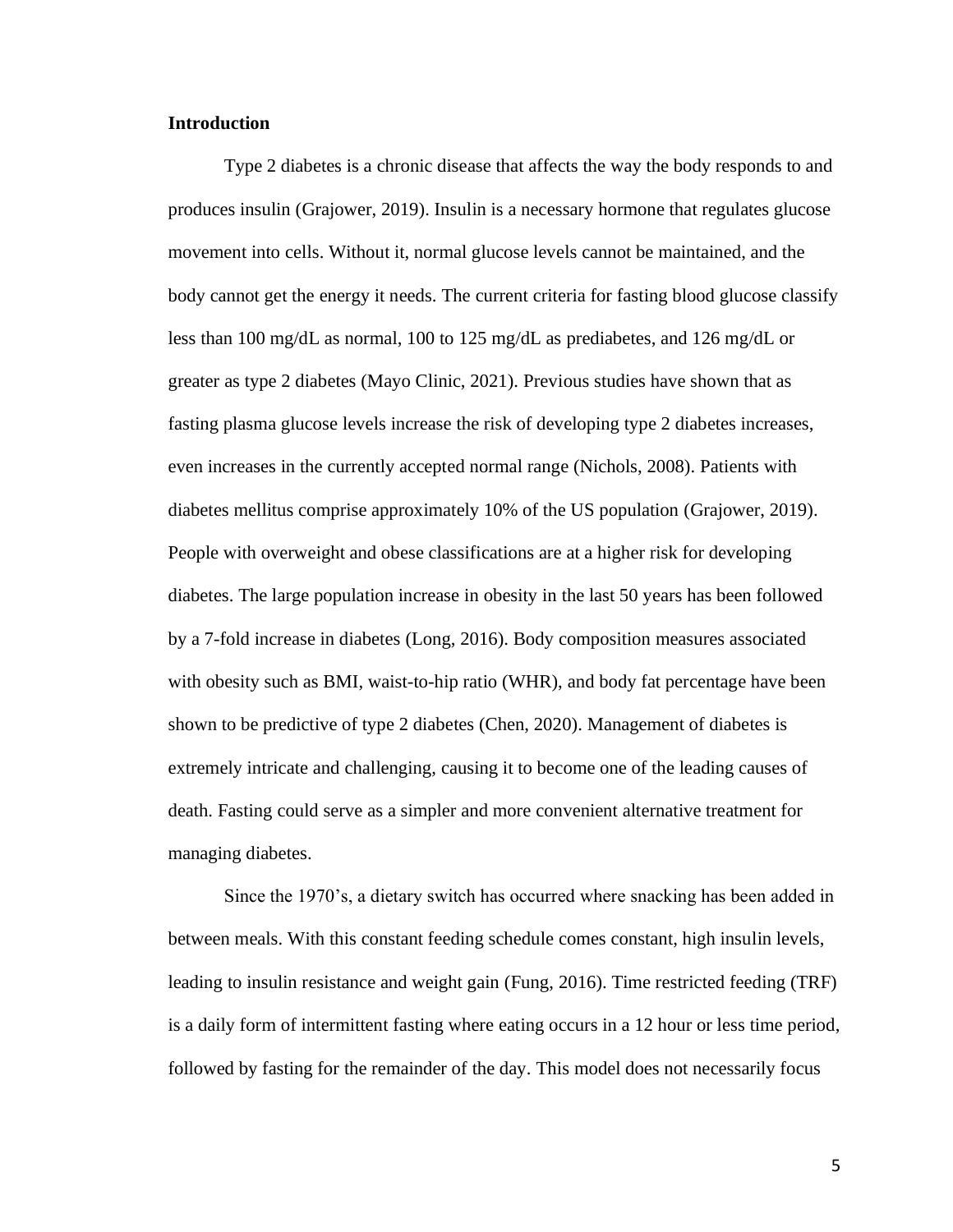on calorie restriction or a change in the quality of food intake, but on the amount of time spent eating per day. This fasting ideology arose from the concept of circadian rhythm, a daily 24-hour metabolic and physical behavior rhythm based on the light/dark cycle (Longo, 2016). Eating out of line with these rhythms worsens glucose tolerance (Jamshed, 2019), therefore eating in line with these rhythms may improve metabolic health. During the feeding state, the insulin-pAKT-mTOR pathway is activated and promotes anabolic processes (Longo, 2016). These processes include the growth and increase of muscle mass through mTORC1. Stored energy is utilized a few hours into the fasting state and triggers the "fasting physiology" (Hatori, 2012). This state activates AMPK, which promotes catabolic processes (Longo, 2016). These processes contribute to the break-down aspect of metabolism. Both the catabolic and anabolic processes make up the circadian clock and impart pleiotropic benefits (Longo, 2016).

During the fasting period, a "metabolic switch" occurs when glycogen stores are drained, and fatty-acid derived ketones are then utilized (Mattson, 2014). Ketones are the preferred fuel for the body (Grajower, 2019). Studies have shown that after a fasting period, insulin sensitivity increases, and insulin levels fall (Jeff, 2014). Insulin resistance is also associated with an increased inflammatory state, which can be improved through the fasting state (Grajower 2019, Jeff 2014). Excessive energy intake promotes inflammation (Mattson, 2014).

The current pharmacological approach to treating type 2 diabetes involves replacing a biochemical agent (insulin), exerting a pleiotropic effect (Jeff, 2014). Because both fasting and medicine exert pleiotropic effects, fasting may be an effective treatment for chronic diseases. Therefore, the objective of this study was to examine the effects of a

6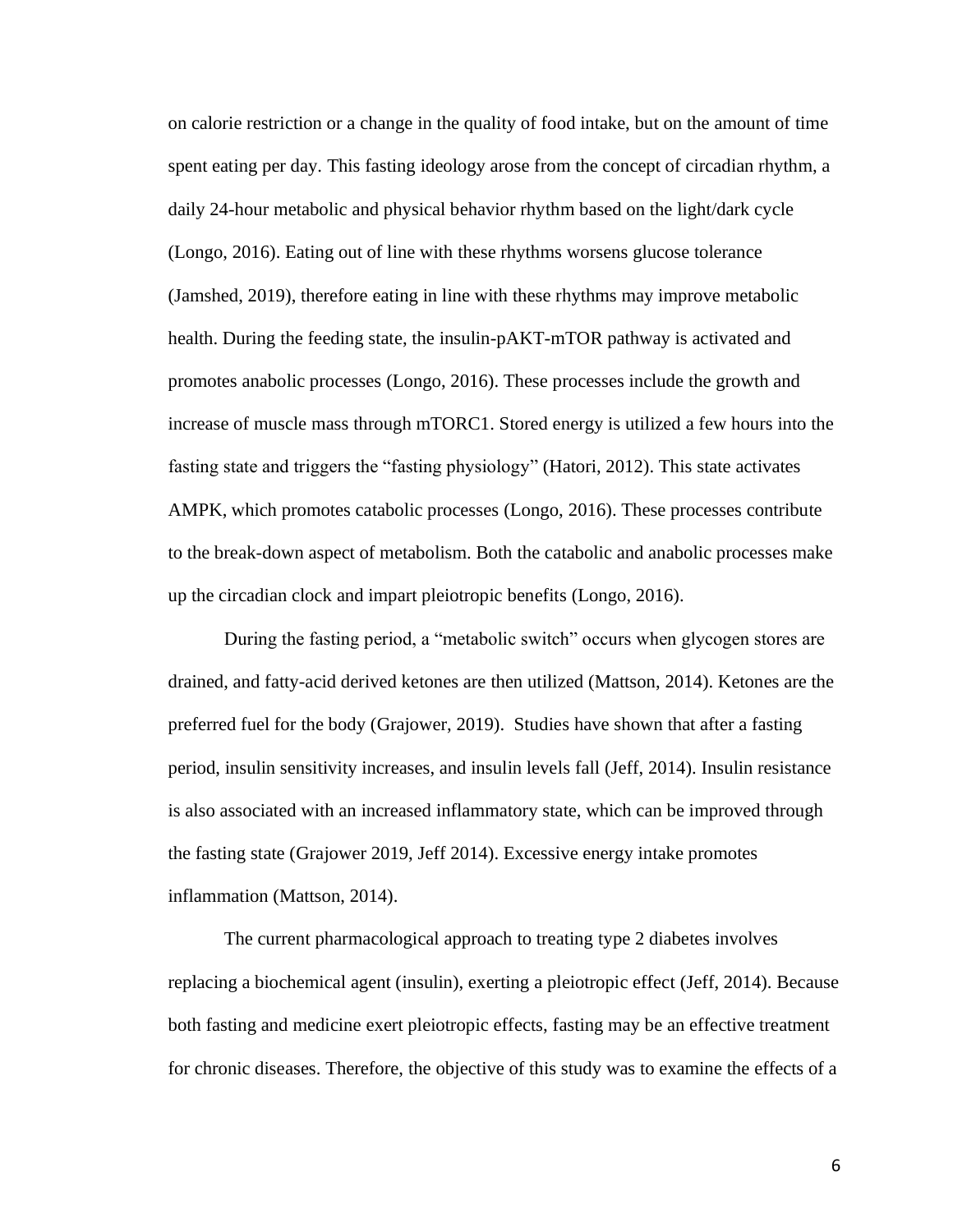time restricted feeding model on reducing the risk of developing type 2 diabetes. I hypothesized that incorporating an eight-hour fasting schedule will improve markers of type 2 diabetes.

### **Materials and Methods**

#### Subject Recruitment

The study was approved by the International Review Board at the University of Arkansas (protocol # 1912236045A006). The recruitment process consisted of three phases. In Phase 1, subjects were recruited through advertisements in the University digital newspaper, which is distributed to faculty, staff, and students daily. Advertisements were also placed on the Center for Human Nutrition website, Food Science department website, social media (e.g., Facebook, Instagram, and Twitter), and through word-of-mouth. Phase 2 involved a phone screening. All information was kept confidential. In order to participate in the study, participants had to be overweight or obese (BMI  $\geq$  25kg/m<sup>2</sup>) men and women between the ages of 25-50 years with no preexisting health conditions. Those individuals who had food allergies, restricted eating (e.g., vegan), were taking medications that interfered with metabolism, were smoking, consumed alcohol 3 times per week or more, or had dieted in the last 6 months were excluded at this time. Participants who were pregnant or breastfeeding were also excluded from the study at this time. In Phase 3, an in-person screening took place at the Center of Human Nutrition at the University of Arkansas. The consent forms were explained and signed at this time. A total of 16 participants, 4 males and 13 females, were qualified to participate in the study. Participants were randomly assigned to an intervention group.

7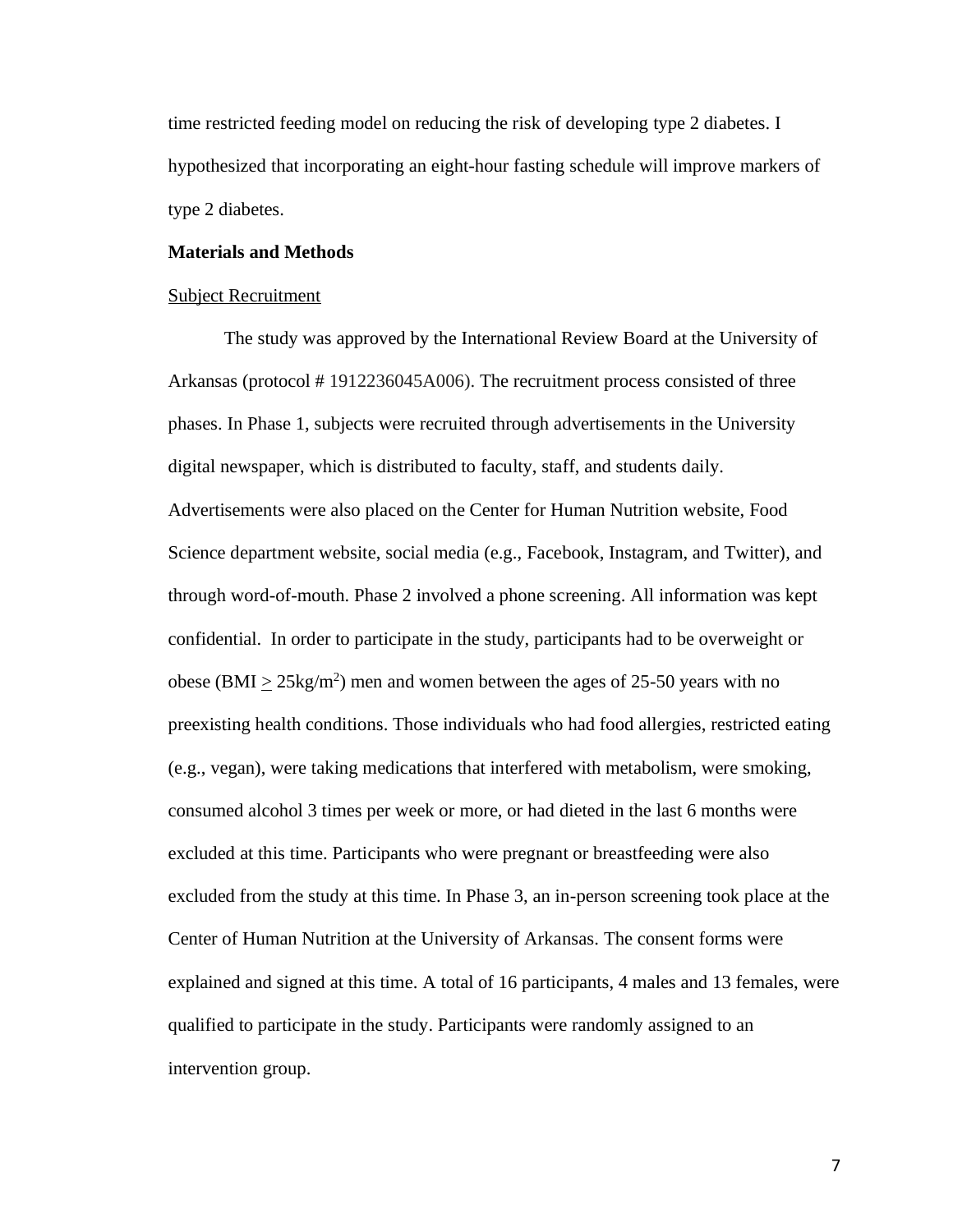## **Intervention**

All research took place at the Center for Human Nutrition at the University of Arkansas. A total of 20 participants were recruited to take part in this 12-week, randomized control study. Four participants dropped out of the study at various stages for different reasons. Participants were randomly assigned to one of two TRF groups: 1) the control group or 2) the treatment group. The dietary interventions were as follows: 1) control- follow current dietary pattern within the time restricted feeding eating window, and 2) whey protein supplementation at 20g per day at the beginning of the eating period of time restricted feeding. Protein was consumed with the first meal of the day and was provided to the participants. The dietary interventions were conducted using a time restricted feeding model, in which participants ate during a defined 8-hour period of their choosing during the day and then fasted for 16 hours. Participants came to the Center for Human Nutrition every 4 weeks (baseline, 4 weeks, 8 weeks, 12 weeks) for sample collection and metabolic measurements. To ensure compliance, participants were provided with detailed educational guides, met monthly with study personnel, and could request meetings with study personnel in between study visits.

#### **Anthropometrics**

Body height and weight were measured at baseline, 4, 8, and 12 weeks. Body height was measured to the nearest 0.1 cm using a stadiometer (Detecto, St. Louis MO), while participants were barefoot, in free standing position. Body weight was measured in the fasted state without shoes to the nearest 0.05 kg using calibrated scales (Detecto, St. Louis MO). Body mass index (BMI) was calculated as weight (kg) divided by height (m) squared. Waist measurements were taken using a soft tape measure, with the belly button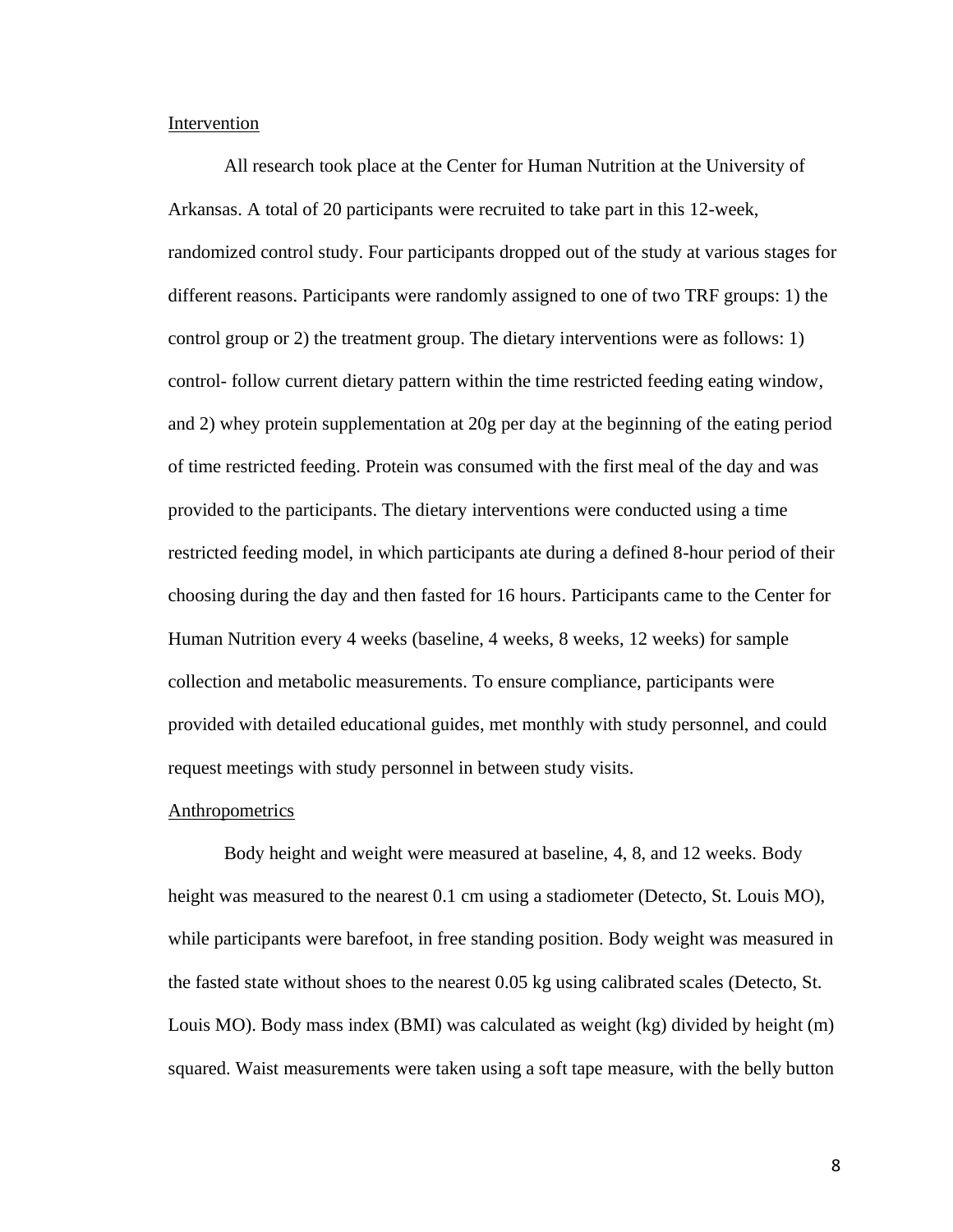serving as the standard position of the waist and rounding to the nearest 0.1 cm. Hip measurements were taken at the widest point below the waist using a soft tape measure and rounding to the nearest 0.1 cm. Waist-to-hip ratio was calculated by diving the waist measurement (cm) by the hip measurement (cm). Pulse and  $O<sub>2</sub>$  saturation levels were also measured using a pulse oximeter (Zacurate). Body composition was measured using xray dual absorptiometry (DXA; Lunar iDXA, GE Healthcare).

#### Markers of Type 2 Diabetes

At baseline, 4-, 8-, and 12-weeks participants underwent blood draw in the fasted state by a licensed phlebotomist. Markers of metabolism were measured that included blood glucose, total cholesterol, LDL, HDL, and triglycerides. The blood samples were placed in a cassette and analyzed using Alere Cholestech LDX Analyzer. Blood pressure was measured at each visit using a digital Paramed monitor.

#### **Statistical Analysis**

At the end of the 12-week study, the data was analyzed using two-way ANOVA to compare differences between dietary treatments and one-way ANOVA to compare changes within each dietary treatment. GraphPad Prism version 9.0 was used for data analysis and significance was set at  $p < 0.05$ .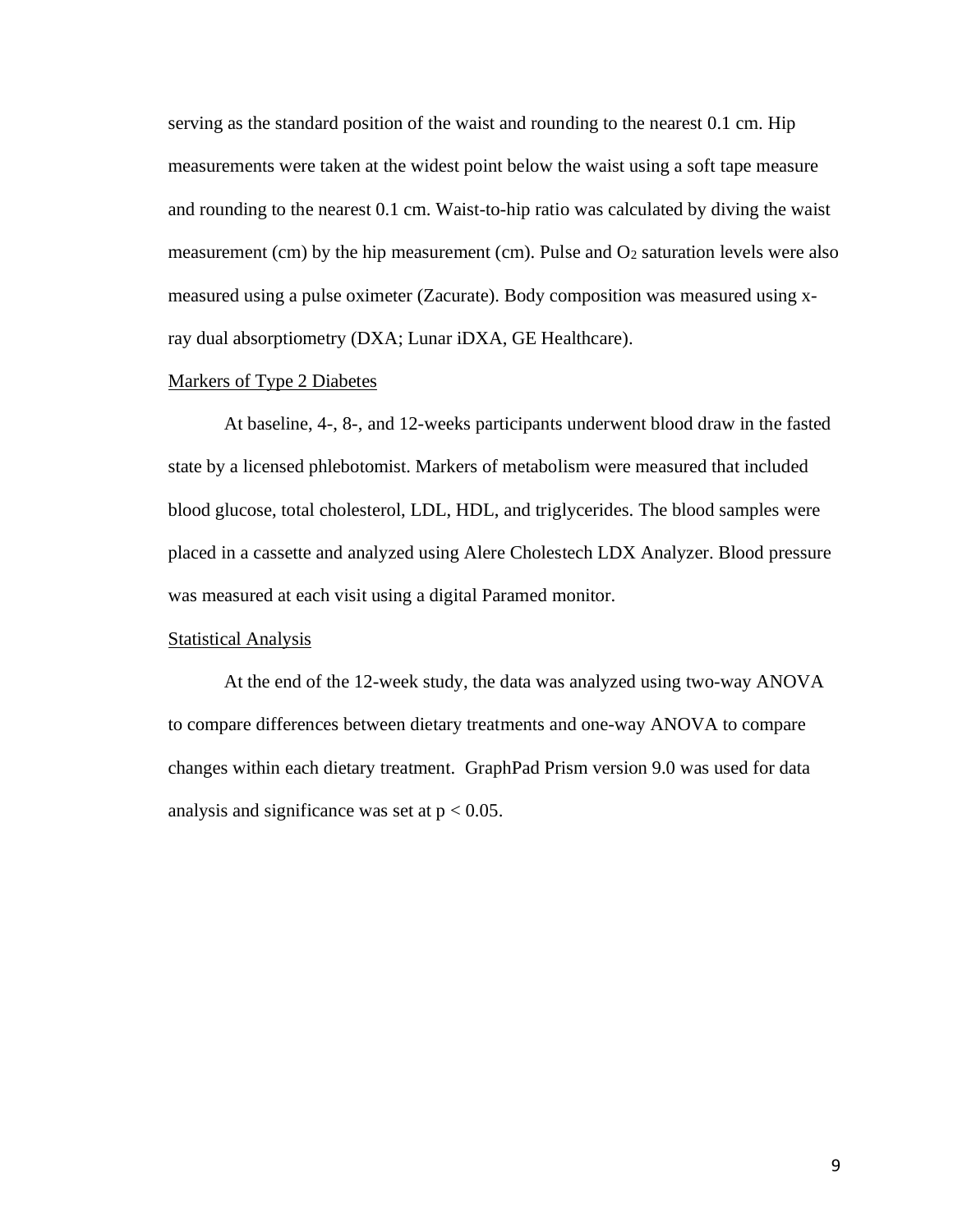## **Results**

## Participant Characteristics

At the time of completion of this thesis, 16 participants have finished the study. **Table 1** shows the baseline characteristics of participants in the study including: age, height, weight, body mass index (BMI), waist-to-hip ratio (WHR), pulse, and oxygen levels. All baseline characteristics are reported in **Table 1** as the mean ± standard deviation.

| <b>Baseline Characteristics</b> | Control $(n=7)$  | Protein $(n=9)$   |
|---------------------------------|------------------|-------------------|
| Age (Years)                     | $37.14 \pm 7.82$ | $36.22 \pm 7.33$  |
| Sex:                            |                  |                   |
| Male                            | $\overline{2}$   | $\overline{2}$    |
| Female                          | 5                | $\overline{7}$    |
| Anthropometrics:                |                  |                   |
| Weight (kg)                     | $85.4 \pm 10.75$ | $107.2 \pm 26.46$ |
| Height (cm)                     | $167.3 \pm 4.74$ | $168.7 \pm 8.99$  |
| BMI $(kg/m2)$                   | $30.51 \pm 3.74$ | $37.10 \pm 7.22$  |
| WHR $(W/H)$                     | $0.93 \pm 0.05$  | $0.96 \pm 0.06$   |
| Pulse (bpm)                     | $69.0 \pm 9.11$  | $77.78 \pm 13.91$ |
| $O_2(\%)$                       | $97.17 \pm 0.98$ | $92.89 \pm 5.80$  |

## **Table 1.** Participant Characteristics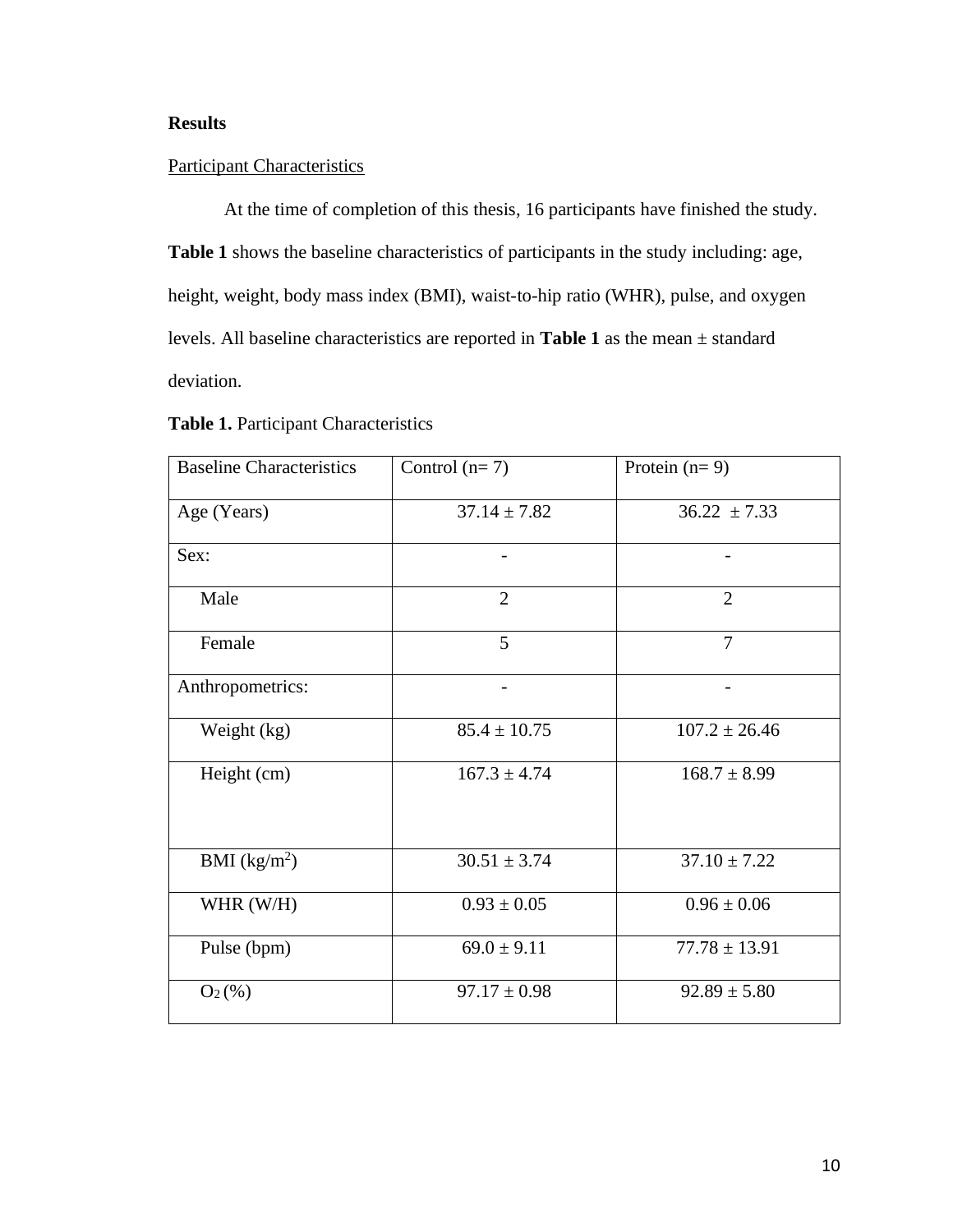### Anthropometric Assessment

At each visit, all participants had their weight, height, and waist-to-hip ratio measured. The body mass index of each subject was calculated from the weight and height measurements. **Figure 1a** shows the average body weight of each treatment group over the course of the study. A two-way repeated measures ANOVA demonstrated significance for time ( $p < 0.05$ ). **Figure 1b** displays the bodyweight of all individuals at each time point of the study.

The line graph in **Figure 2a** shows the average BMI for each treatment group over the course of the study. A two-way repeated measures ANOVA demonstrated significance for time. **Figure 2b** shows the average change in BMI from baseline to week 12 of the study for each treatment group. An unpaired t-test did not demonstrate significance.

**Figure 3a** displays the waist-to-hip ratio of all individuals at each time point of the study. A two-way ANOVA did not demonstrate significance. **Figure 3b** shows the average change in waist-to-hip ratio from baseline to week 12 of the study. An unpaired t-test did not demonstrate significance.



**Figure 1**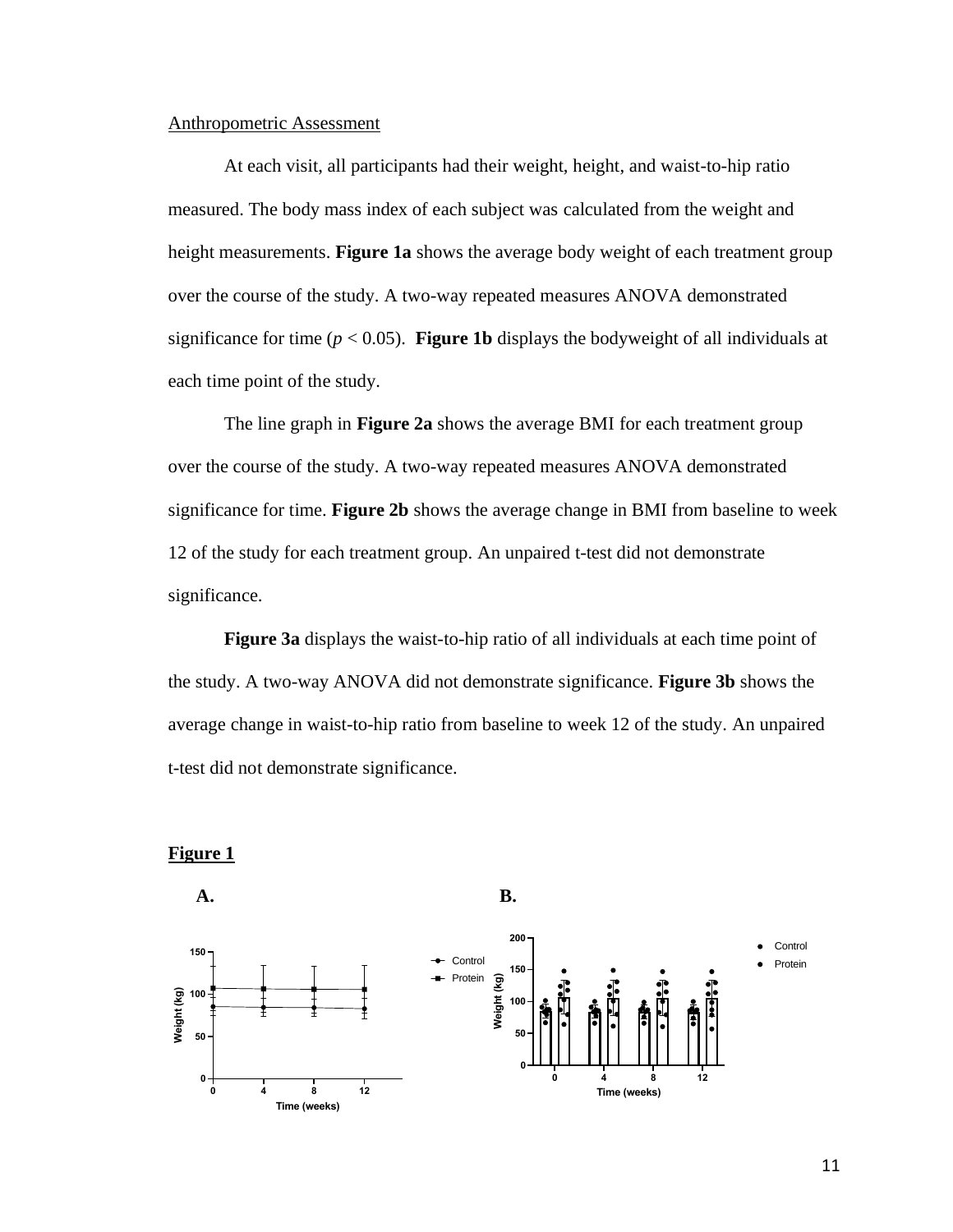**Figure 1. (A)** The average bodyweight (kg) measurements of each treatment group calculated throughout the study. The average bodyweights are expressed with the standard deviations. Significance was found for time  $(p \le 0.0001)$ . **(B)** The individual bodyweight (kg) measurements of each treatment recorded at each timepoint throughout the study. The bodyweight measurements are expressed as means + the standard deviations.





**Figure 2.** (A) The average BMI  $(kg/m^2)$  measurements of each treatment group calculated throughout the study. The average BMI are expressed with the standard deviation. Significance was found for time (*p* < 0.0001). **(B)** The average change in BMI from baseline to 12 weeks for each treatment group. The average changes in BMI are expressed means + standard deviation. No statistical significance was found.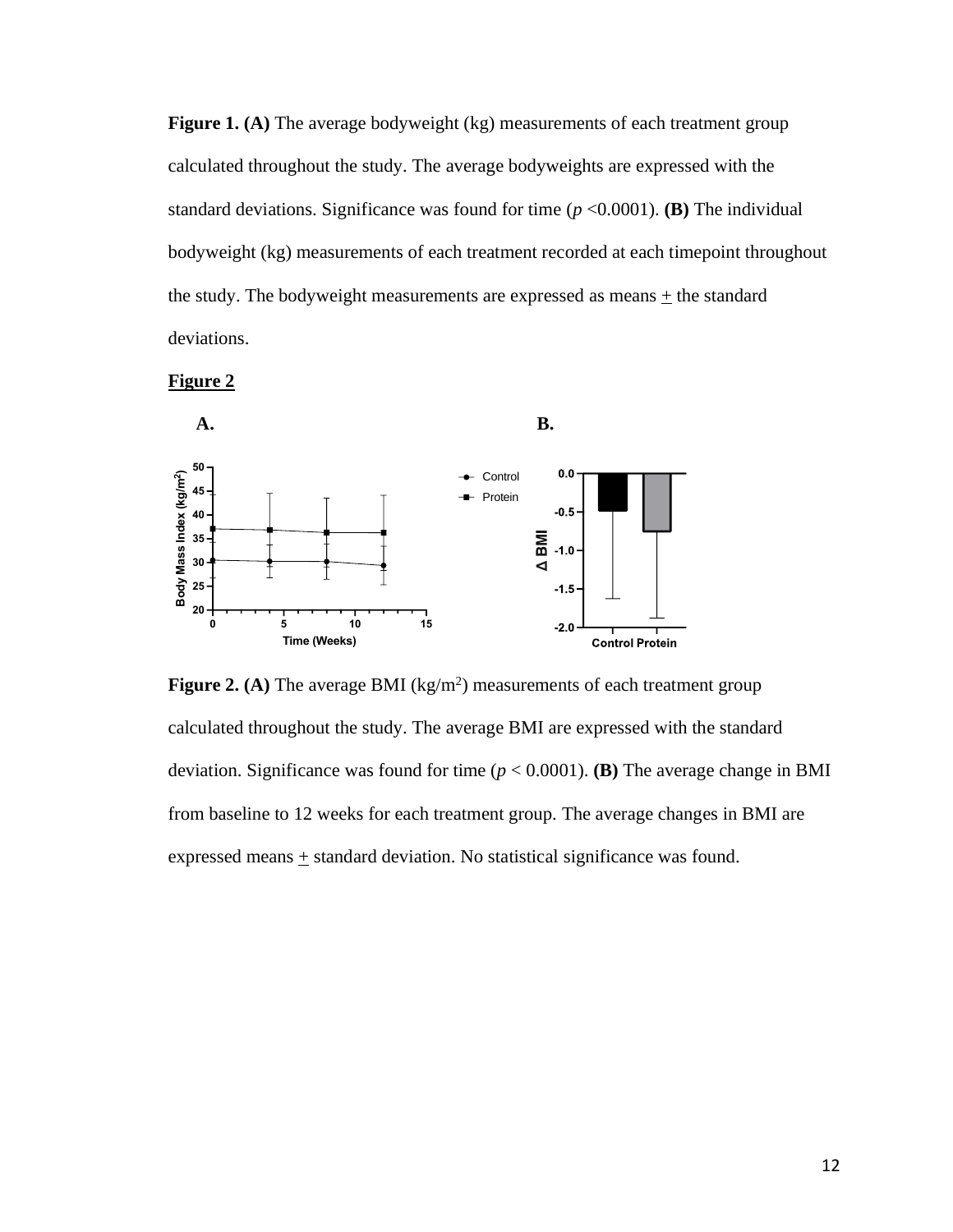



**Figure 3. (A)** The individual waist-to-hip ratio (W/H) of each treatment recorded at each time point thorughout the study. The waist-to-hip ratios are expressed with standard deviations. No statistical significance was found. **(B)** The average changes in waist-to-hip ratio from baseline to 12 weeks for each treatment group. The average changes in waistto-hip ratio are expressed with standard deviations. No statistical significance was found.

## Markers of Metabolism

Glucose levels in blood samples obtained through a finger prick were measured using the Alere Cholestech LDX Analyzer. **Figure 4** shows the change in fasting blood glucose levels for individuals throughout the study. A repeated measures two-way ANOVA demonstrated significance for time.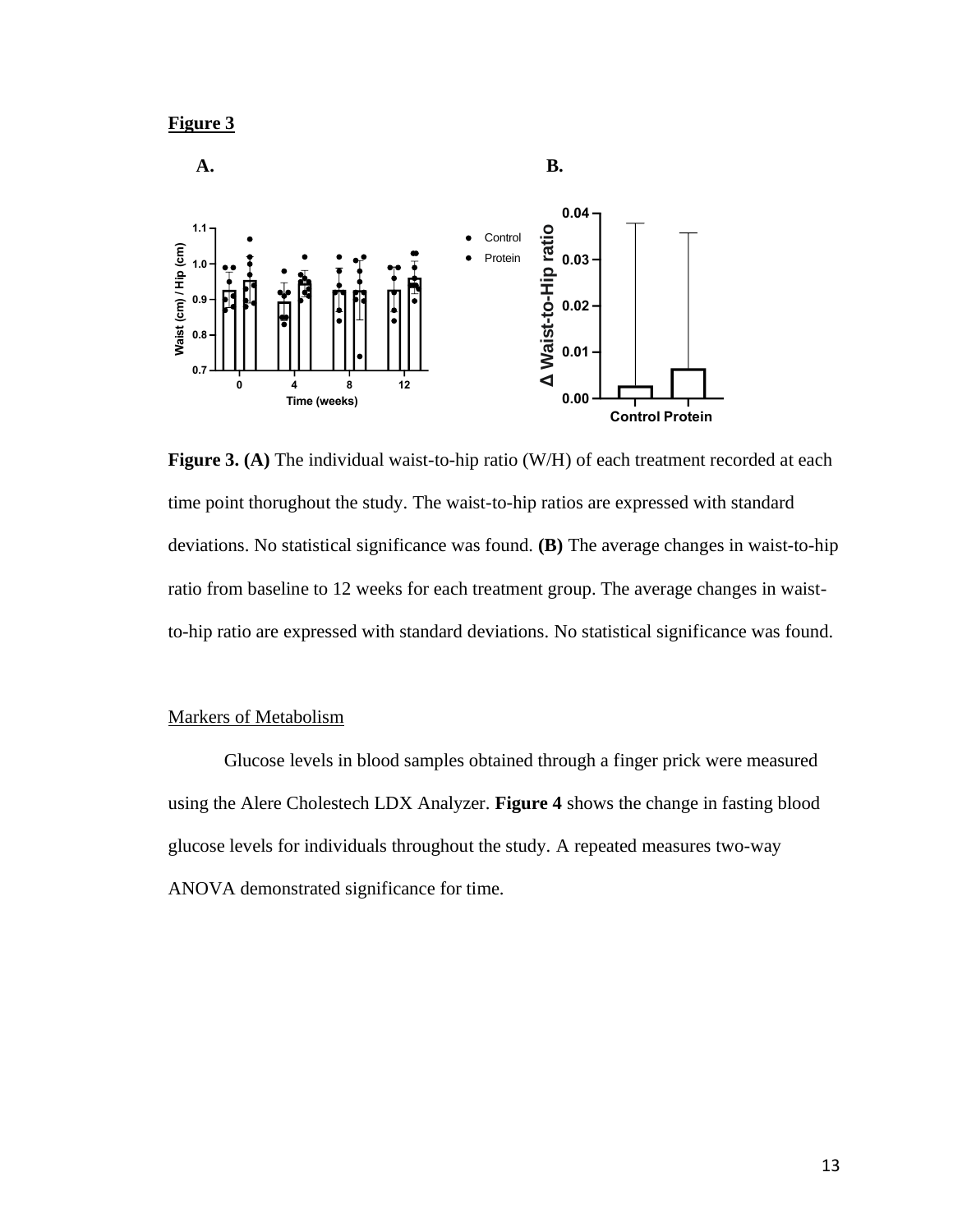



**Figure 4.** The mean and standard deviation of fasting blood glucose levels for participants throughout the study. Significance for time was found ( $p < 0.0003$ ).

## Body Composition

Body Composition was measured for all participants at baseline (Week 0) and at the end of the study (Week 12). Body composition was measured using x-ray dual absorptiometry (DXA). **Figure 5a** shows the average fat free mass (kg) of all participants at the beginning and end of the study. A repeated measures two-way ANOVA demonstrated significance for time. **Figure 5b** shows the average change in fat free mass from baseline to week 12 for each treatment group. An unpaired t-test did not demonstrate significance.

**Figure 6a** shows the average total body fat (%) of all participants at the beginning and end of the study. A repeated measures two-way ANOVA did not demonstrate significance. **Figure 6b** shows the average change in total body fat from baseline to 12 weeks for each treatment group. An unpaired t-test did not demonstrate significance.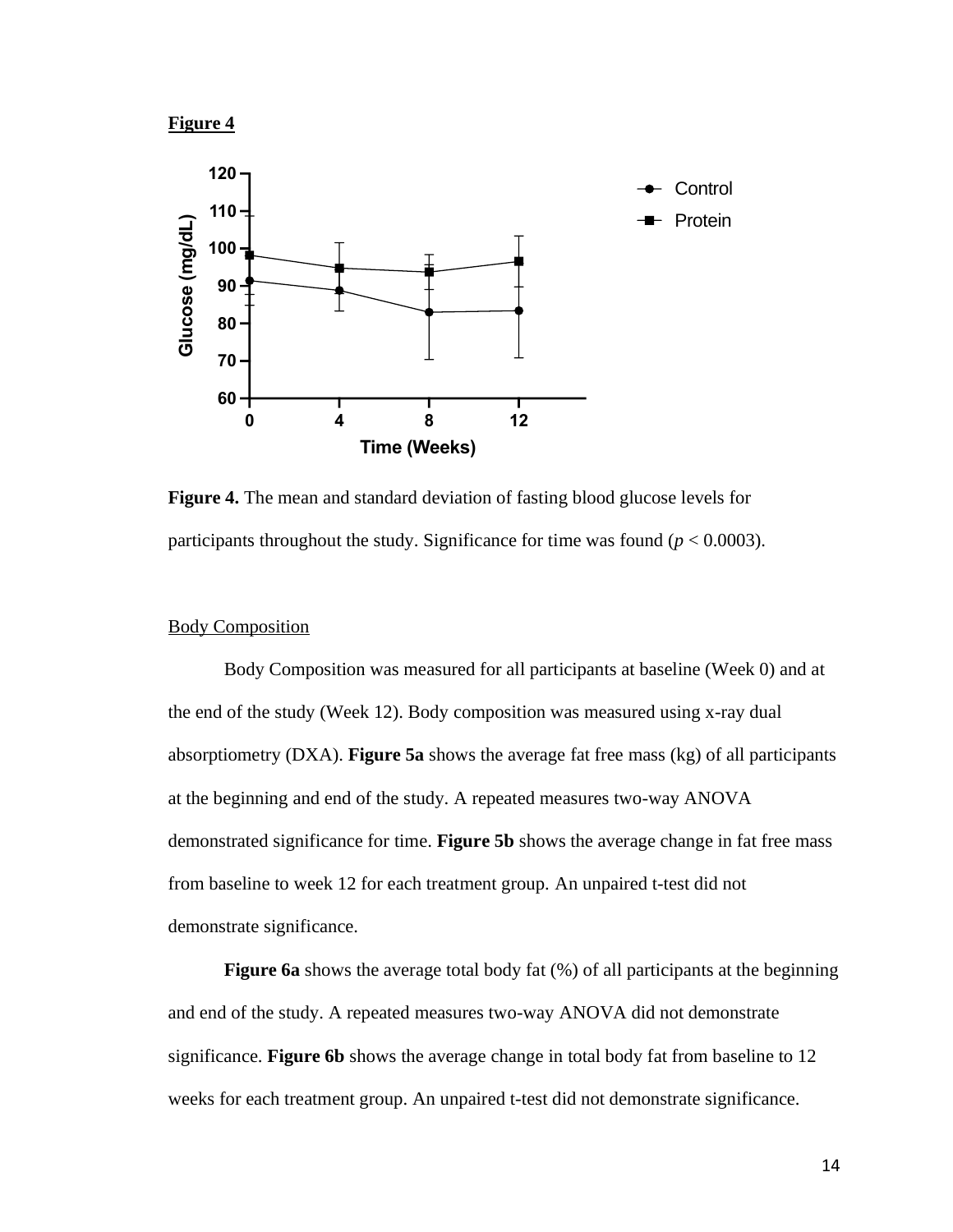

**Figure 5. (A)** The mean and standard deviation of fat free mass (kg) for participants at baseline and at the end of the study. Significance was found for time  $(p \le 0.05)$ . **(B)** The average changes in fat free mass from baseline to 12 weeks for each treatment group. The average changess in fat free mass are expressed with standard deviations. No statistical significance was found.



**Figure 6**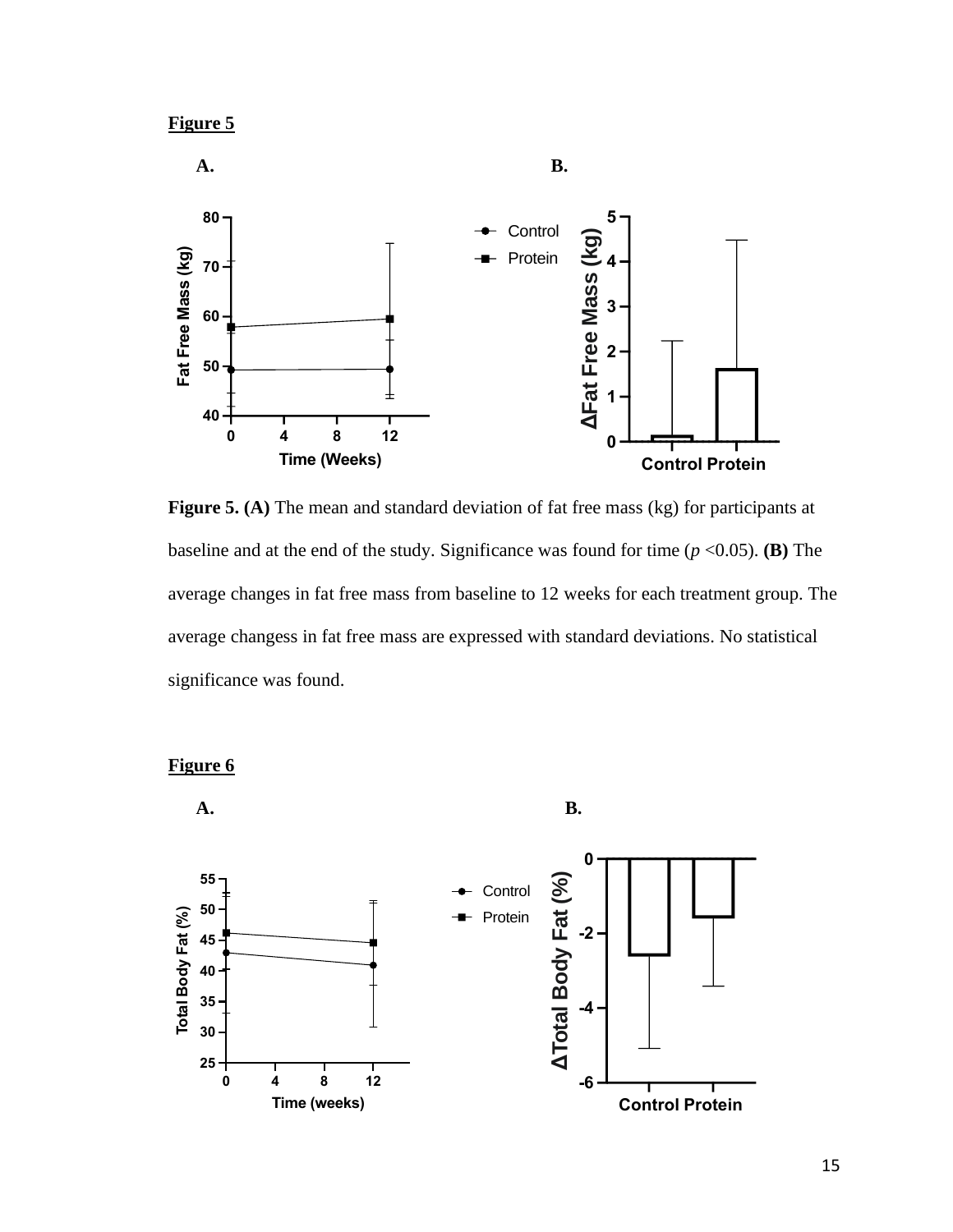**Figure 6. (A)** The mean and standard deviation of percent total body fat at baseline and at the end of the study. No statistical significance was found. **(B)** The average changes in percent body fat for each treatment group from baseline to 12 weeks. The average changes in percent body fat are expressed with standard deviations. No statistical significance was found.

#### **Discussion**

Type 2 diabetes is one of the fastest growing chronic diseases in the country, with obesity being one of the biggest risk factors for developing the disease (Grajower, 2019). With obesity rates at an all-time high and current management strategies for type 2 diabetes being extremely challenging and intricate, more feasible preventative measures are needed that people can incorporate in their daily lives to lower obesity rates and prevent type 2 diabetes development. Fasting has been hypothesized to improve certain markers of type 2 diabetes including blood glucose levels and body weight (Grajower, 2019). In this particular study, bodyweight, BMI, waist-to-hip ratio, blood glucose, fat free mass, and total percent body fat measurements were utilized to determine the effect of time restricted feeding on the prevention of type 2 diabetes.

A statistically significant difference in bodyweight measurements of all participants was found over time but not between treatment groups. This supports the results of a previous study that looked at the effects of an 8-hour time restricted feeding window on obese participants. They found a significant decrease in bodyweight over the course of 12 weeks in participants who followed the time restricted feeding model, but not in participants who were in the control group (Gabel, 2018). Seeing how a decrease in

16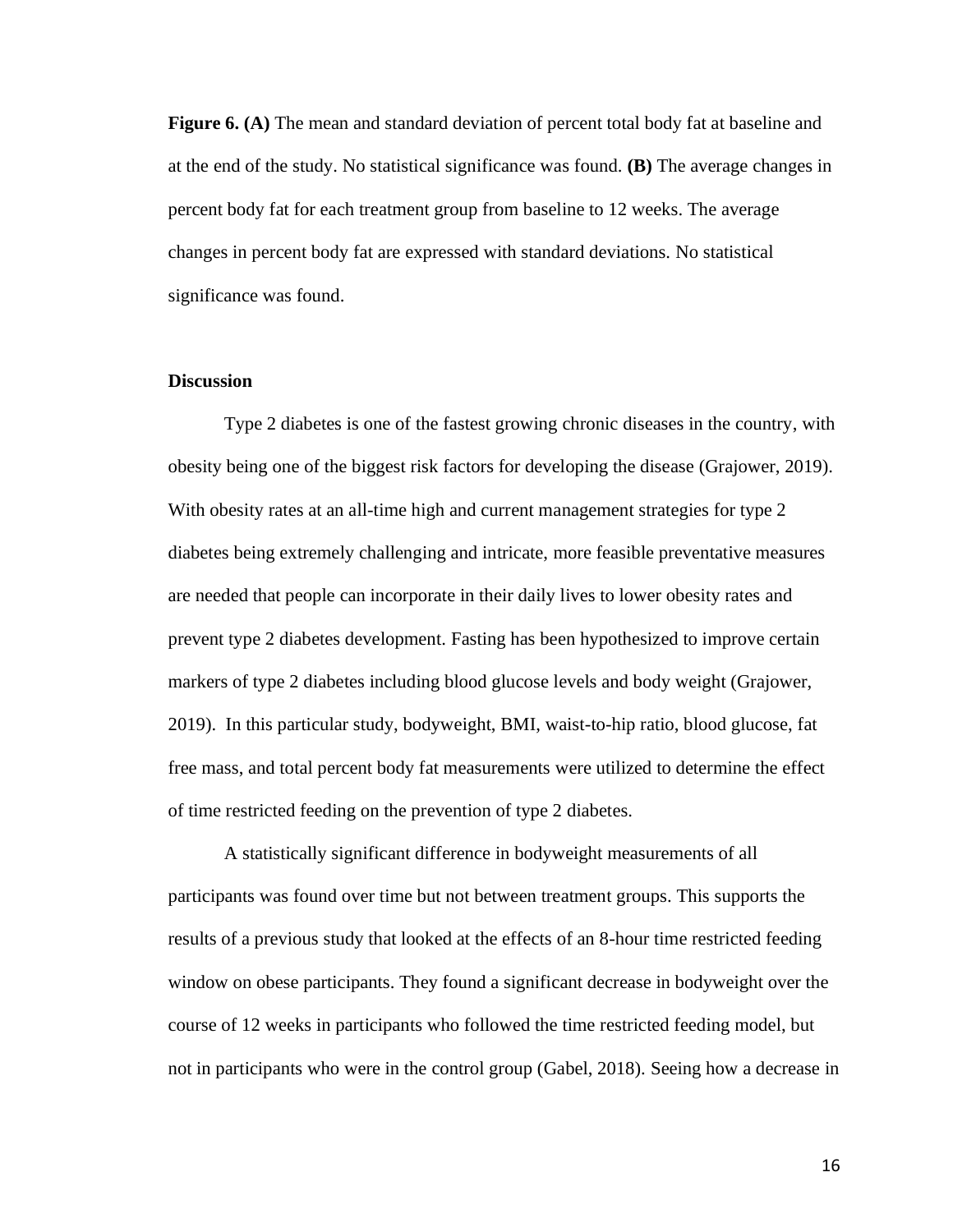bodyweight lowers the risk of type 2 diabetes development raises the question if lowering bodyweight is the most effective factor in decreasing development compared to other factors. The Diabetes Prevention Program Group focused on seeing if lifestyle intervention, where participants were to reduce body weight by 7% of their initial bodyweight, or the administration of medication was a better means of reducing the development of type 2 diabetes. They found that both the lifestyle intervention group and treatment with metformin lowered the incidence of diabetes but by 58% and 31% respectively. (Diabetes Prevention Program Research Group, 2002). This shows that bodyweight is a better factor in reducing type 2 diabetes development than the administration of medication. A statistically significant difference in Body Mass Index (BMI) was found over time but not between treatment groups. Any increase in BMI increases the risk of developing type 2 diabetes (Gray, 2015). The preliminary findings of this study showing a reduction in bodyweight and BMI over the course of 12 weeks supports my hypothesis that a time restricted feeding model can improve markers of type 2 diabetes.

No significance was found for the change in waist-to-hip ratio for participants over the course of the study. This does not support my hypothesis that a time restricted feeding model can improve markers of type 2 diabetes. Waist-to-hip ratio has a strong predictive effect on type 2 diabetes and has even been suggested to be a better indicator than BMI (Cheng, 2010, Freemantle, 2008). The lack of statistical significance may be due to a small sample size and may change as more data is added from the participants in the ongoing study.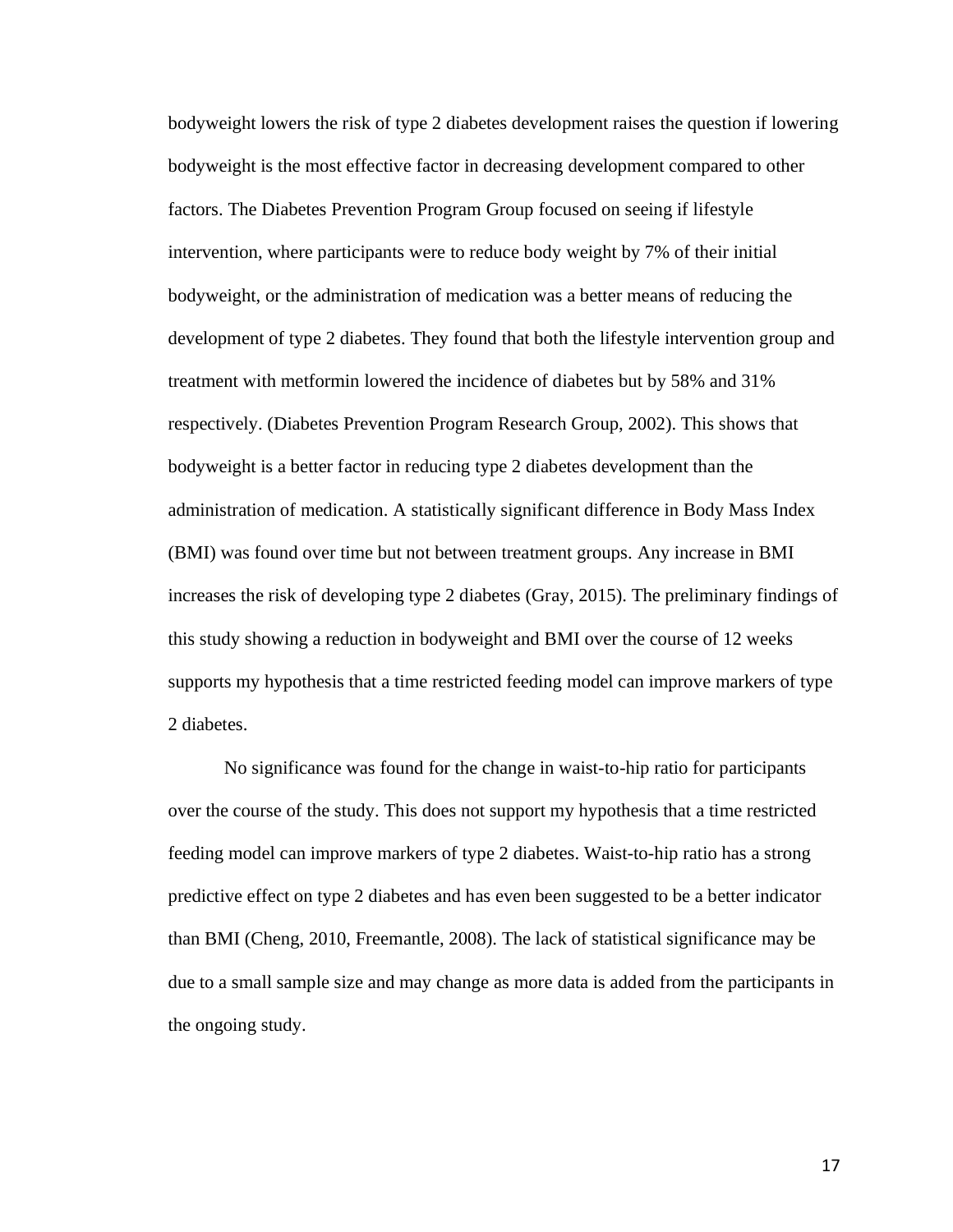A significant difference was found in fasting blood glucose levels for participants over time but not between treatment groups. This supports my hypothesis that a time restricted feeding model can improve markers of type 2 diabetes. Studies have shown that as fasting plasma glucose increase, the risk of type 2 diabetes development also increases, even if those increases are still within the normal range (Nichols, 2008). When blood glucose levels are constantly high, the body must produce excessive insulin, leading to insulin resistance (Choi, 2010). Insulin resistance is the main feature of type 2 diabetes. When switching from the feeding to fasting state, blood glucose levels fall early on and subsequently cause insulin levels to fall as well. This is called the postabsorptive phase and is characterized by the body now having an increase in glucagon to break down glycogen in the liver (Kerdnt, 1982). These results support the results of studies in the current literature. Longo found a decrease in blood glucose levels and increase in insulin sensitivity in obese subjects using an intermittent fasting schedule (Longo, 2014). Che saw a decrease in blood glucose levels by 15% in type 2 diabetes patients using a 10-hour time restricted feeding window (Che, 2021). This is the first study to look at a fasting model in participants already diagnosed with type 2 diabetes and suggest that time restricted feeding could possibly serve not only as a preventative measure but as a treatment for type 2 diabetes. Despite these two studies having similar results to my study, another study did not find these same results. Gabel did not see a statistically significant difference in blood glucose levels in obese participants on an 8-hour time restricted feeding window over 12 weeks (Gabel, 2018). Due to these conflicting conclusions from different studies, more research needs to be done in order to verify the results.

18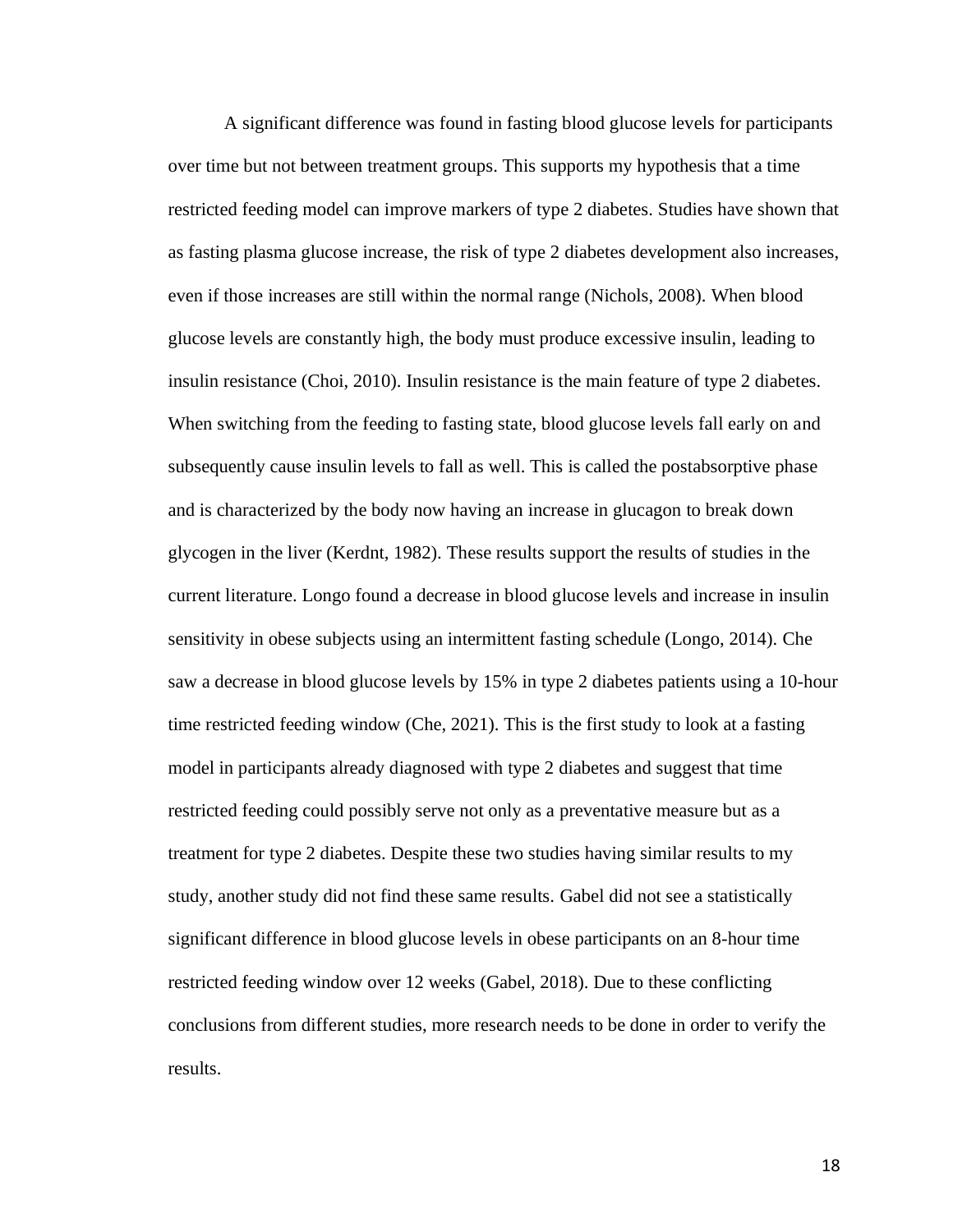Although no significance was found for the change in fat free mass throughout the study, an upward trend was displayed for both treatment groups. The protein group had roughly a 20% increase in fat free mass while the control group had roughly a 5% increase. This suggests that protein supplementation to break the fasting period could lead to an increase in muscle mass. Current literature supports the findings of this study. Moon found that a time restricted feeding selectively decreased fat mass while preserving muscle mass (Moon, 2020). Studies have shown that there is an inverse relationship between skeletal muscle mass and insulin resistance (Preethi, 2011). High muscle mass might also stabilize glucose levels, since insulin-induced glucose uptake occurs in skeletal muscle (Kim, 2018).

Although there was no significant change in total percent body fat in participants throughout the study, a downward trend was demonstrated. Once glycogen stores have been drained during the fasting period, the body then enters ketosis (Mattson, 2014). During ketosis, fat is now used for energy and triglycerides are broken down to glycerol and three fatty acids. Studies have shown that there is an increased risk of type 2 diabetes development with a high body fat percentage, even if BMI is in the normal range (Gómez, 2011). This suggests that body fat percentage could be a better indicator of type 2 diabetes than BMI alone, as BMI does not distinguish between lean or fat mass. The literature supports these findings. These studies found a significant change in percent body fat in participants on a time restricted feeding model (Antoni, 2018, Schroder, 2021).

This study focused on overweight and obese adults who had no pre-existing health conditions. Fasting is not for everyone and there are some people that should not

19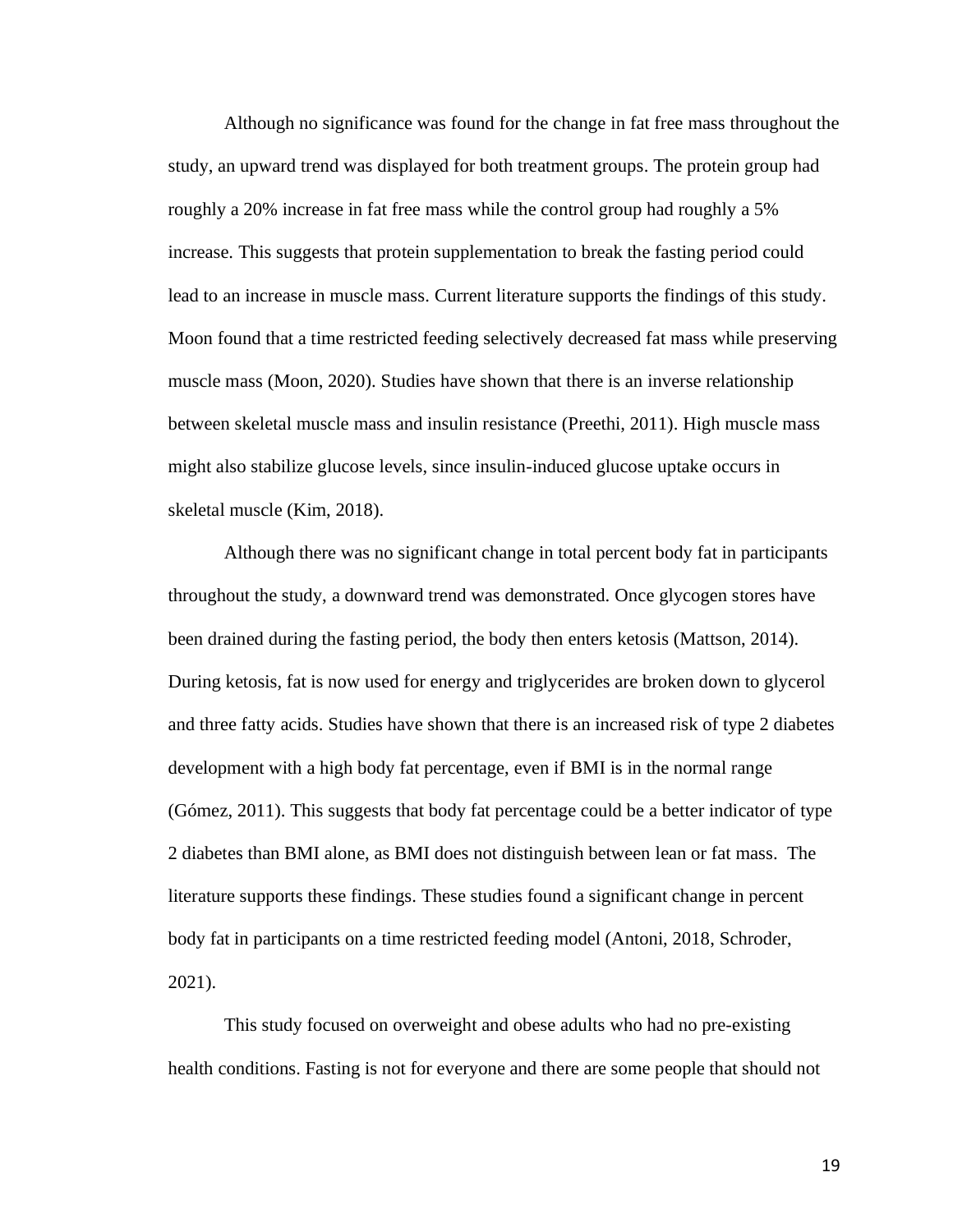fast and can be harmed by it. Those who are pregnant, breastfeeding, or are severely malnourished or underweight should not fast (Fung, 2016). This study only included adults in the age range of 25-50. More research is needed to see how fasting affects children and the older population. It can be dangerous for young children to fast as adequate nutrition is needed for growth and development and possibly dangerous for the elderly population to participate in fasting due to complications from aging. Those with a chronic disease such as type 2 diabetes should not fast without consulting with their physician first. For those already diagnosed with type 2 diabetes, hypoglycemia and other complications due to antidiabetic medications can occur (Grajower, 2019). More research is needed to test the safety of fasting as a treatment measure for people with chronic diseases and not just as a preventative factor.

A big question that can arise from this study is why fasting over any other weight loss strategy to reduce the risk of type 2 diabetes? Studies have shown that although a low-carbohydrate diet can lower glucose levels, fasting lowered glucose levels by almost 50% more (Barnosky, 2014). Compared to a calorie restriction diet, fasting improved more indicators of type 2 diabetes such as blood glucose levels and insulin sensitivity in addition to weight loss, where as a calorie restriction diet usually only promotes weight loss. Fasting is also much more efficient and easier to incorporate into daily life than diets that require calorie counting or macronutrient tracking.

There are limitations to this study that need to be addressed. First, there is a small sample size of only 16 participants, which is not representative of adults in the United States. The study is still ongoing and actively taking new participants. Second, the study was very intricate with travel and time commitments, self-discipline to follow the fasting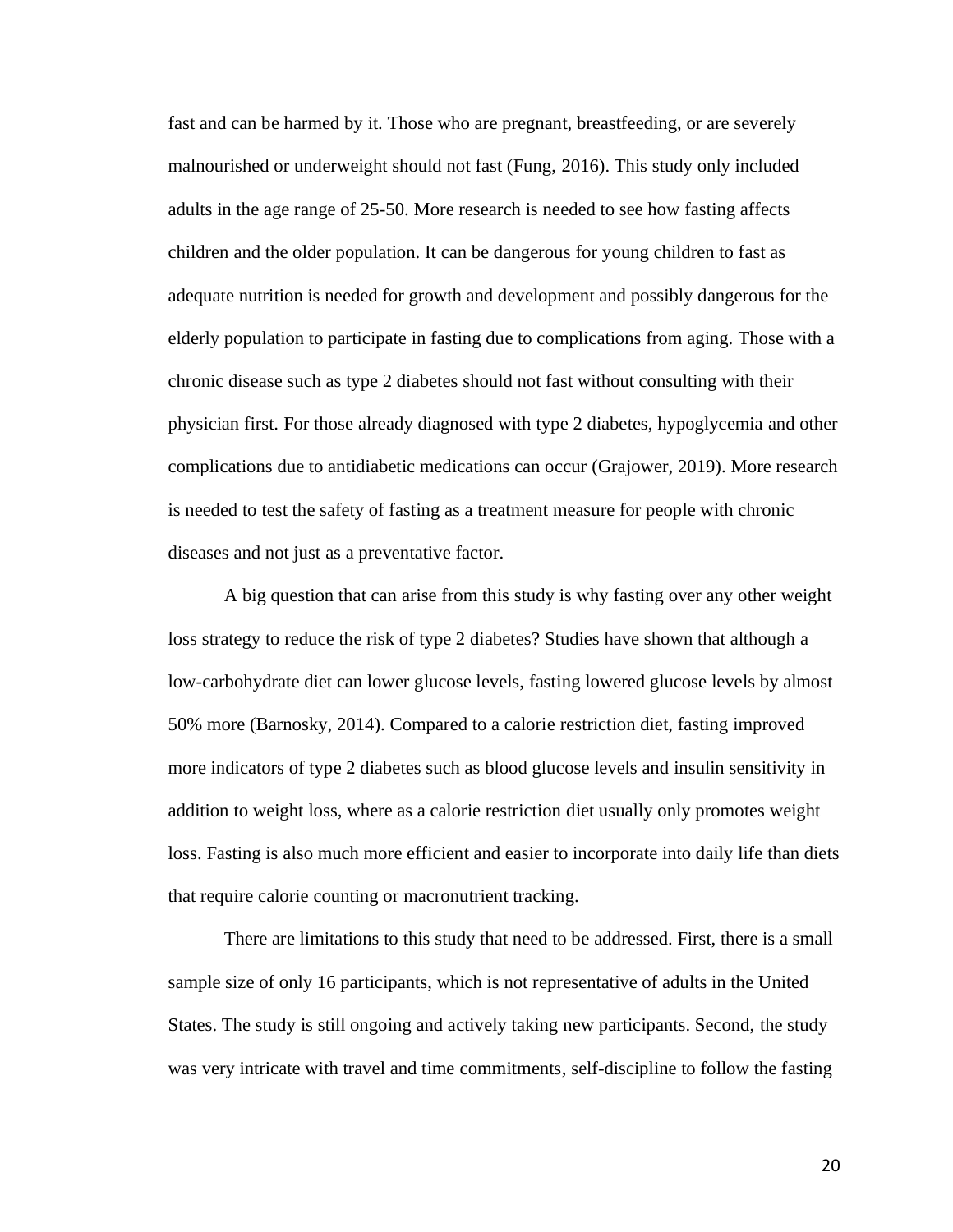schedule, as well as other forms and surveys for the participants to remember to complete. This caused 4 participants to drop out at different time points within the study. There was no system put in place to verify that participants were following the time restricted feeding model correctly. Other limitations of this study include anthropometric human error, researcher error when collecting data, and possible error when performing calculations.

This study showed significant changes in bodyweight, BMI, fasting blood glucose, and fat free mass over time. None of the measurements showed significance between treatment groups, indicating that protein supplementation does not improve type 2 diabetes markers more than the control group in a fasting model. Although other measurements did not have significant changes, there were trends towards positive changes in the markers. The current results of the study are promising in determining if a time restricted feeding model can reduce the risk of developing type 2 diabetes. More research is needed in order to verify the results of this study and other studies that have coinciding and conflicting outcomes.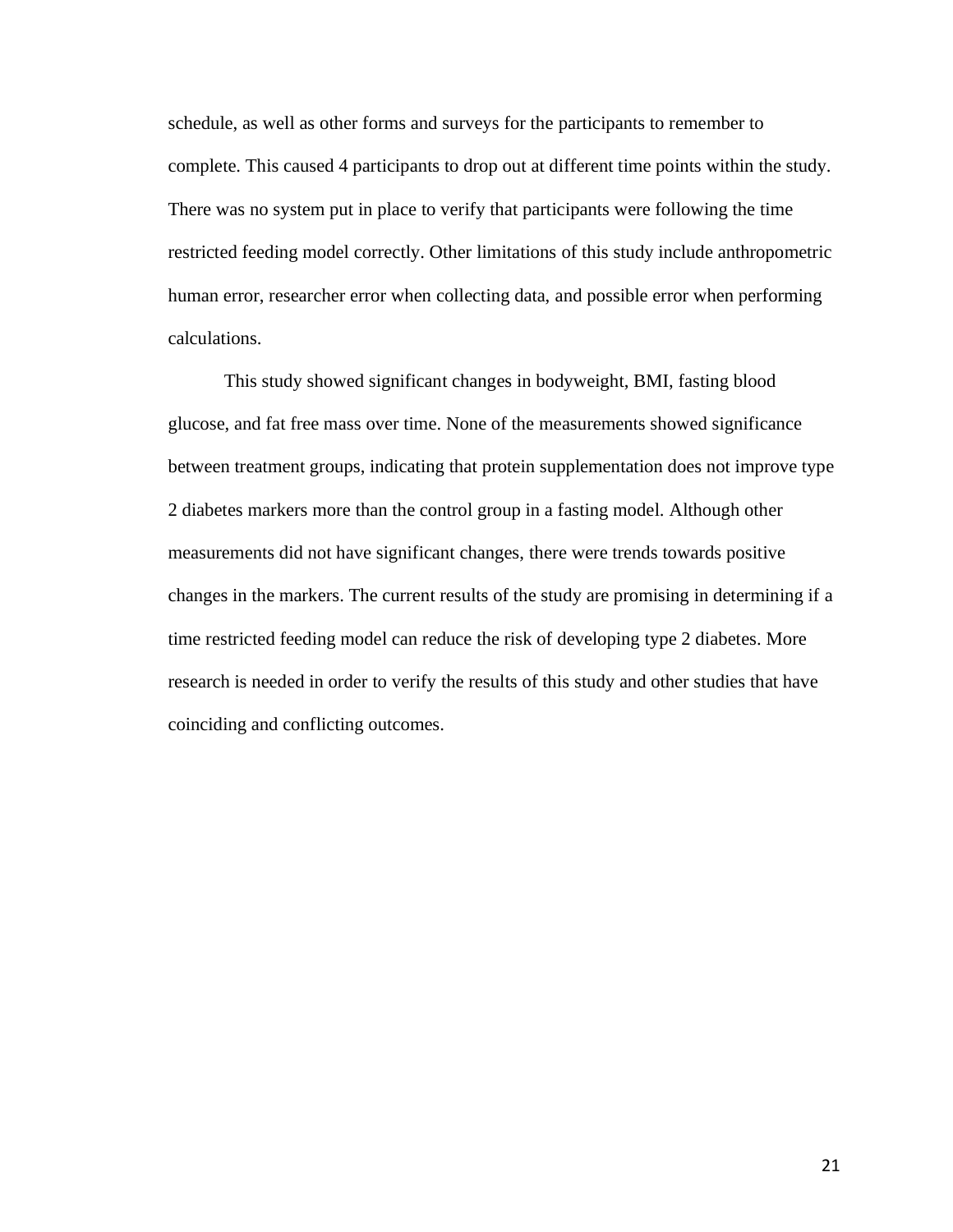## **References**

- 1. Antoni, R., Robertson, T., Robertson, M., & Johnston, J. (2018). A pilot feasibility study exploring the effects of a moderate time-restricted feeding intervention on energy intake, adiposity and metabolic physiology in free-living human subjects. *Journal of Nutritional Science, 7*, E22. doi:10.1017/jns.2018.13
- 2. Barnosky AR, Hoddy KK, Unterman TG, Varady KA. Intermittent fasting vs daily calorie restriction for type 2 diabetes prevention: a review of human findings. Transl Res. 2014 Oct;164(4):302-11. doi: 10.1016/j.trsl.2014.05.013. Epub 2014 Jun 12. PMID: 24993615.
- 3. Che, T., Yan, C., Tian, D. *et al.* Time-restricted feeding improves blood glucose and insulin sensitivity in overweight patients with type 2 diabetes: a randomized controlled trial. *Nutr Metab (Lond)* **18,** 88 (2021). https://doi.org/10.1186/s12986- 021-00613-9
- 4. Chen, Yongchun, et al. "Relationship between Body Composition Indicators and Risk of Type 2 Diabetes Mellitus in Chinese Adults - BMC Public Health." *BioMed Central*, BioMed Central, 6 Apr. 2020,

https://bmcpublichealth.biomedcentral.com/articles/10.1186/s12889-020-08552-5.

5. Cheng, Chien-Hsiang et al. "Waist-to-hip ratio is a better anthropometric index than body mass index for predicting the risk of type 2 diabetes in Taiwanese population." *Nutrition research (New York, N.Y.)* vol. 30,9 (2010): 585-93. doi:10.1016/j.nutres.2010.08.007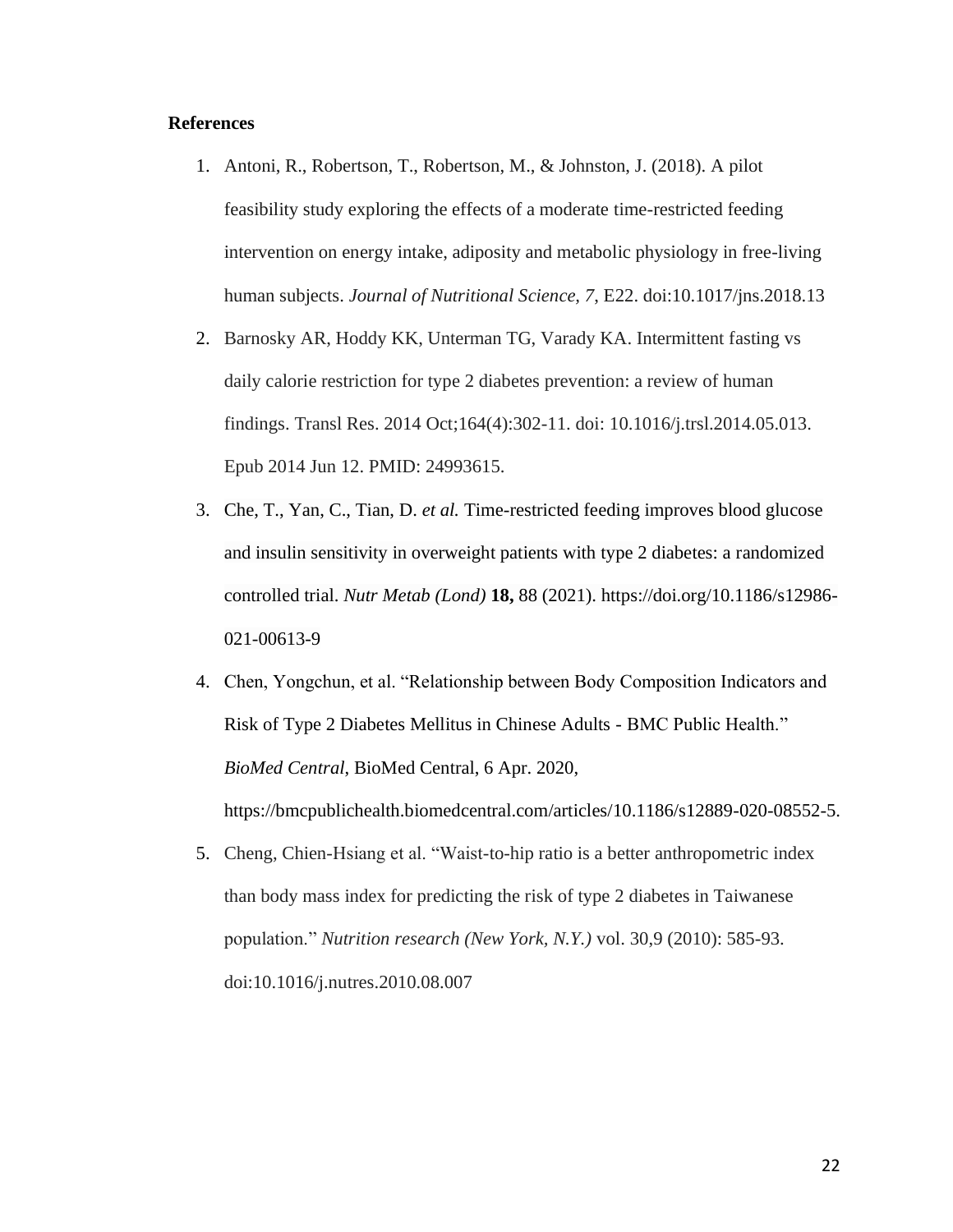- 6. Choi, Kangduk, and Young-Bum Kim. "Molecular mechanism of insulin resistance in obesity and type 2 diabetes." *The Korean journal of internal medicine* vol. 25,2 (2010): 119-29. doi:10.3904/kjim.2010.25.2.119
- 7. Diabetes Prevention Program Research Group. "Reduction in the Incidence of Type 2 Diabetes with Lifestyle Intervention or Metformin." *New England Journal of Medicine*, vol. 346, no. 6, 2002, pp. 393–403., https://doi.org/10.1056/nejmoa012512.
- 8. Freemantle, N, et al. "How Strong Is the Association between Abdominal Obesity and the Incidence of Type 2 Diabetes?" *International Journal of Clinical Practice*, Blackwell Publishing Ltd, Sept. 2008, https://www.ncbi.nlm.nih.gov/pmc/articles/PMC2658023/.
- 9. Fung, Jason, and Jimmy Moore. *The Complete Guide to Fasting: Heal Your Body through Intermittent, Alternate-Day, and Extended Fasting*. Victory Belt Publishing, 2016.
- 10. Gabel, Kelsey et al. 'Effects of 8-hour Time Restricted Feeding on Body Weight and Metabolic Disease Risk Factors in Obese Adults: A Pilot Study'. 1 Jan. 2018 :  $345 - 353$ .
- 11. Gómez-Ambrosi, J., Silva, C., Galofré, J.C., Escalada, J., Santos, S., Gil, M.J., Valentí, V., Rotellar, F., Ramírez, B., Salvador, J. and Frühbeck, G. (2011), Body Adiposity and Type 2 Diabetes: Increased Risk With a High Body Fat Percentage Even Having a Normal BMI. Obesity, 19: 1439-

1444. <https://doi.org/10.1038/oby.2011.36>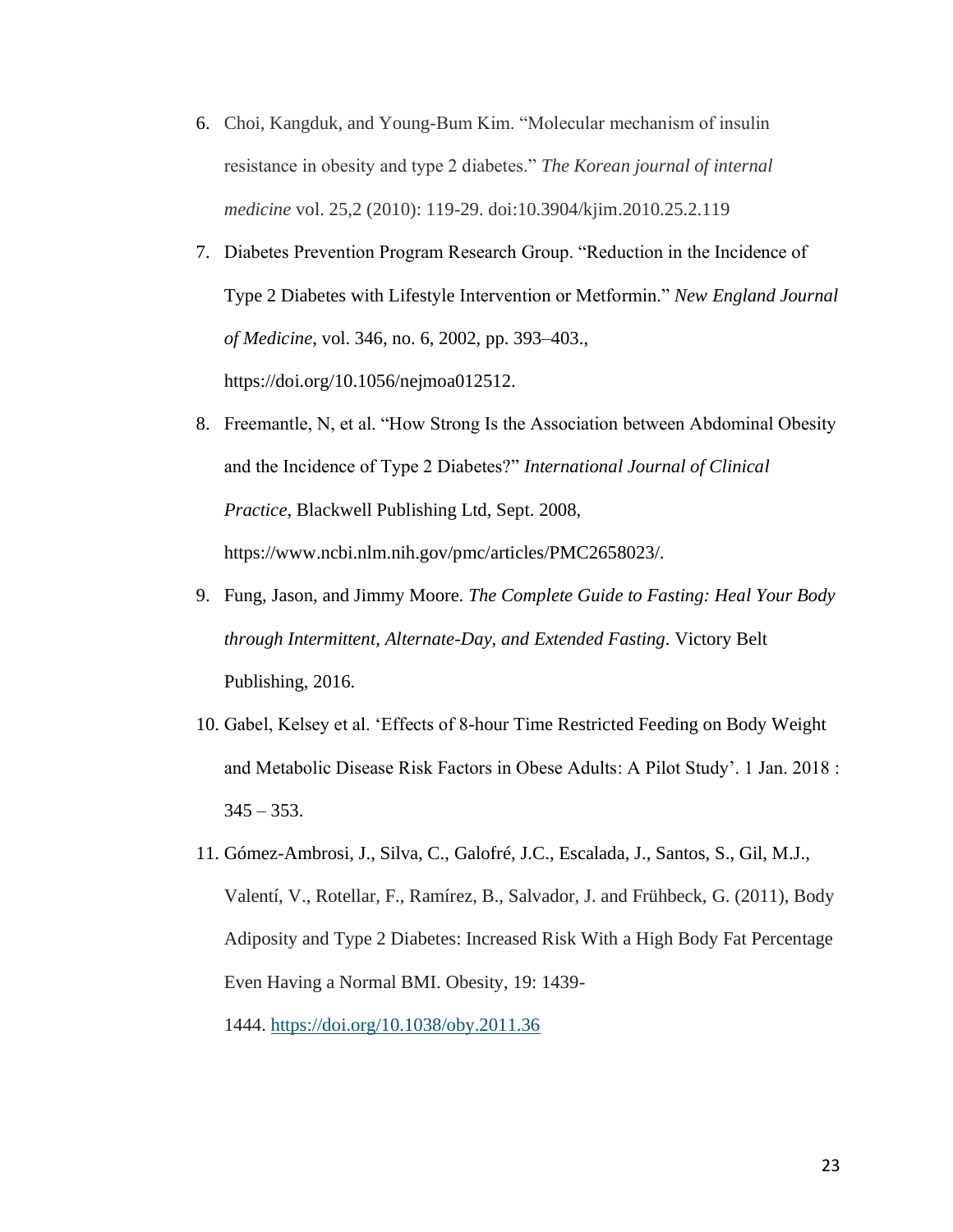- 12. Grajower MM, Horne BD. Clinical Management of Intermittent Fasting in Patients with Diabetes Mellitus. *Nutrients*. 2019; 11(4):873. <https://doi.org/10.3390/nu11040873>
- 13. Gray, Natallia, et al. "Relation between BMI and Diabetes Mellitus and Its Complications among Us Older Adults." *Southern Medical Journal*, U.S. National Library of Medicine, Jan. 2015, https://www.ncbi.nlm.nih.gov/pmc/articles/PMC4457375/.
- 14. Hatori, Megumi, et al. "Time-Restricted Feeding without Reducing Caloric Intake Prevents Metabolic Diseases in Mice Fed a High-Fat Diet." *Cell Metabolism*, vol. 15, no. 6, 2012, pp. 848–860., doi:10.1016/j.cmet.2012.04.019.
- 15. Jamshed, Humaira, et al. "Early Time-Restricted Feeding Improves 24-Hour Glucose Levels and Affects Markers of the Circadian Clock, Aging, and Autophagy in Humans." *Nutrients*, vol. 11, no. 6, 2019, p. 1234., doi:10.3390/nu11061234.
- 16. Jeff Rothschild, Kristin K Hoddy, Pera Jambazian, Krista A Varady, Timerestricted feeding and risk of metabolic disease: a review of human and animal studies, *Nutrition Reviews*, Volume 72, Issue 5, 1 May 2014, Pages 308–318, <https://doi.org/10.1111/nure.12104>
- 17. Kerndt, P R, et al. "Fasting: The History, Pathophysiology and Complications." *The Western Journal of Medicine*, U.S. National Library of Medicine, Nov. 1982, [https://www.ncbi.nlm.nih.gov/pmc/articles/PMC1274154/.](https://www.ncbi.nlm.nih.gov/pmc/articles/PMC1274154/)
- 18. Kim, K., Park, S.M. Association of muscle mass and fat mass with insulin resistance and the prevalence of metabolic syndrome in Korean adults: a cross-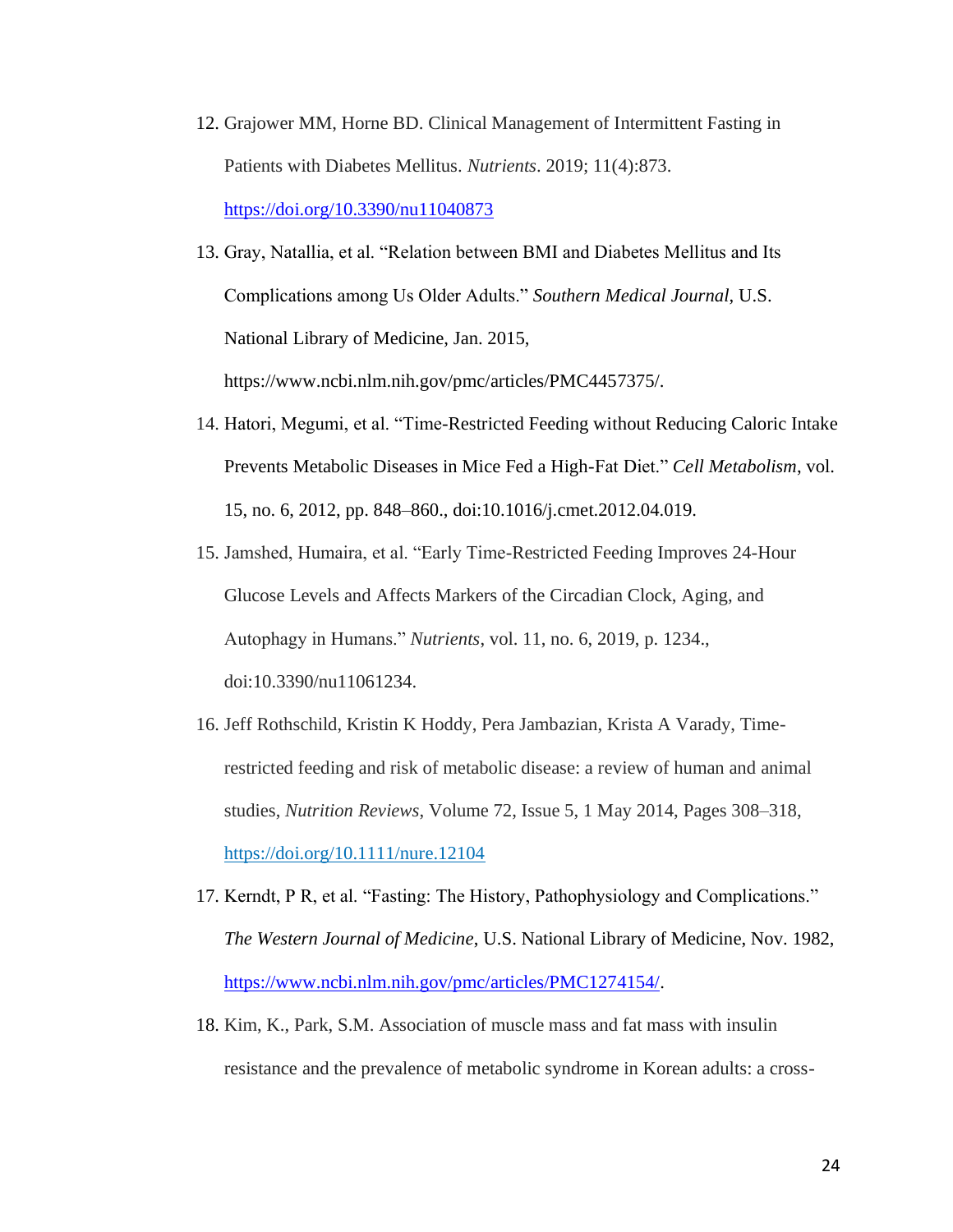sectional study. *Sci Rep* **8,** 2703 (2018). https://doi.org/10.1038/s41598-018- 21168-5

- 19. Longo, Valter D., and Satchidananda Panda. "Fasting, Circadian Rhythms, and Time-Restricted Feeding in Healthy Lifespan." *Cell Metabolism*, vol. 23, no. 6, 2016, pp. 1048–1059., doi:10.1016/j.cmet.2016.06.001.
- 20. Longo, Valter D, and Mark P Mattson. "Fasting: molecular mechanisms and clinical applications." *Cell metabolism* vol. 19,2 (2014): 181-92. doi:10.1016/j.cmet.2013.12.008
- 21. Mattson MP; Allison DB; Fontana L; Harvie M; Longo VD; Malaisse WJ; Mosley M; Notterpek L;Ravussin E; Scheer FA;Seyfried TN; Varady KA; Panda S; "Meal Frequency and Timing in Health and Disease." *Proceedings of the National Academy of Sciences of the United States of America*, U.S. National Library of Medicine, 17 Nov. 2014, https://pubmed.ncbi.nlm.nih.gov/25404320/.
- 22. Moon S, Kang J, Kim SH, Chung HS, Kim YJ, Yu JM, Cho ST, Oh C-M, Kim T. Beneficial Effects of Time-Restricted Eating on Metabolic Diseases: A Systemic Review and Meta-Analysis. *Nutrients*. 2020; 12(5):1267. https://doi.org/10.3390/nu12051267
- 23. Nichols, Gregory A., et al. "Normal Fasting Plasma Glucose and Risk of Type 2 Diabetes Diagnosis." *The American Journal of Medicine*, vol. 121, no. 6, 2008, pp. 519–524., https://doi.org/10.1016/j.amjmed.2008.02.026.
- 24. Preethi Srikanthan, Arun S. Karlamangla, Relative Muscle Mass Is Inversely Associated with Insulin Resistance and Prediabetes. Findings from The Third National Health and Nutrition Examination Survey, *The Journal of Clinical*